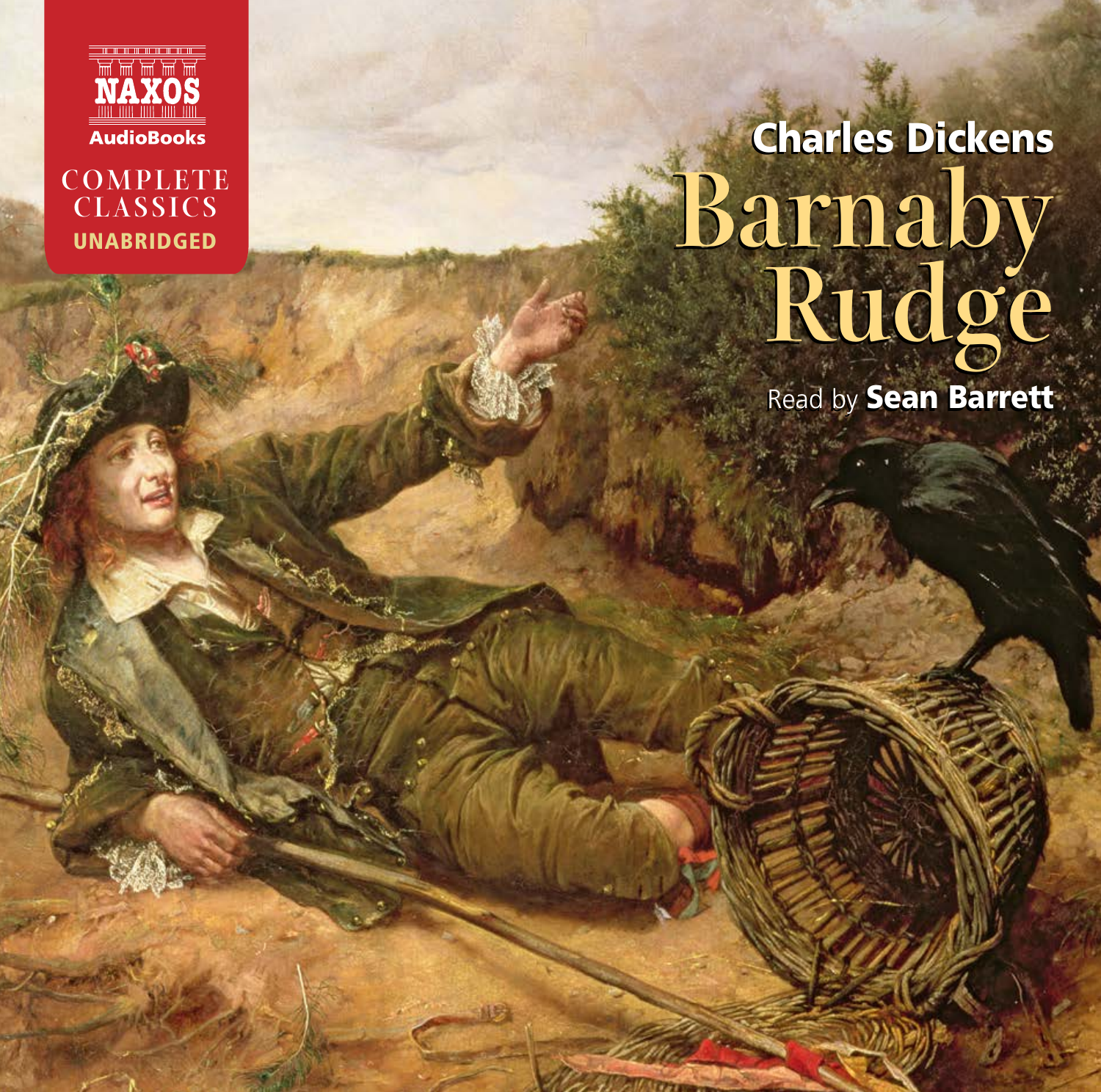| $\Box$ Preface                              | 8:09 |
|---------------------------------------------|------|
| 2 Chapter 1                                 | 8:16 |
| 3 There was another guest                   | 6:47 |
| 4 The heir apparent to the Maypole          | 6:54 |
| $\boxed{5}$ The landlord pausing here       | 6:15 |
| The man glanced at the parish               | 5:07 |
| $\boxed{2}$ At this point of the narrative  | 6:34 |
| 8 Chapter 2                                 | 5:52 |
| 9 Whether the traveller was possessed       | 6:51 |
| <sup>10</sup> Thus they regarded each other | 6:01 |
| 11 Chapter 3                                | 6:11 |

# **Total time on CD 1: 73:04**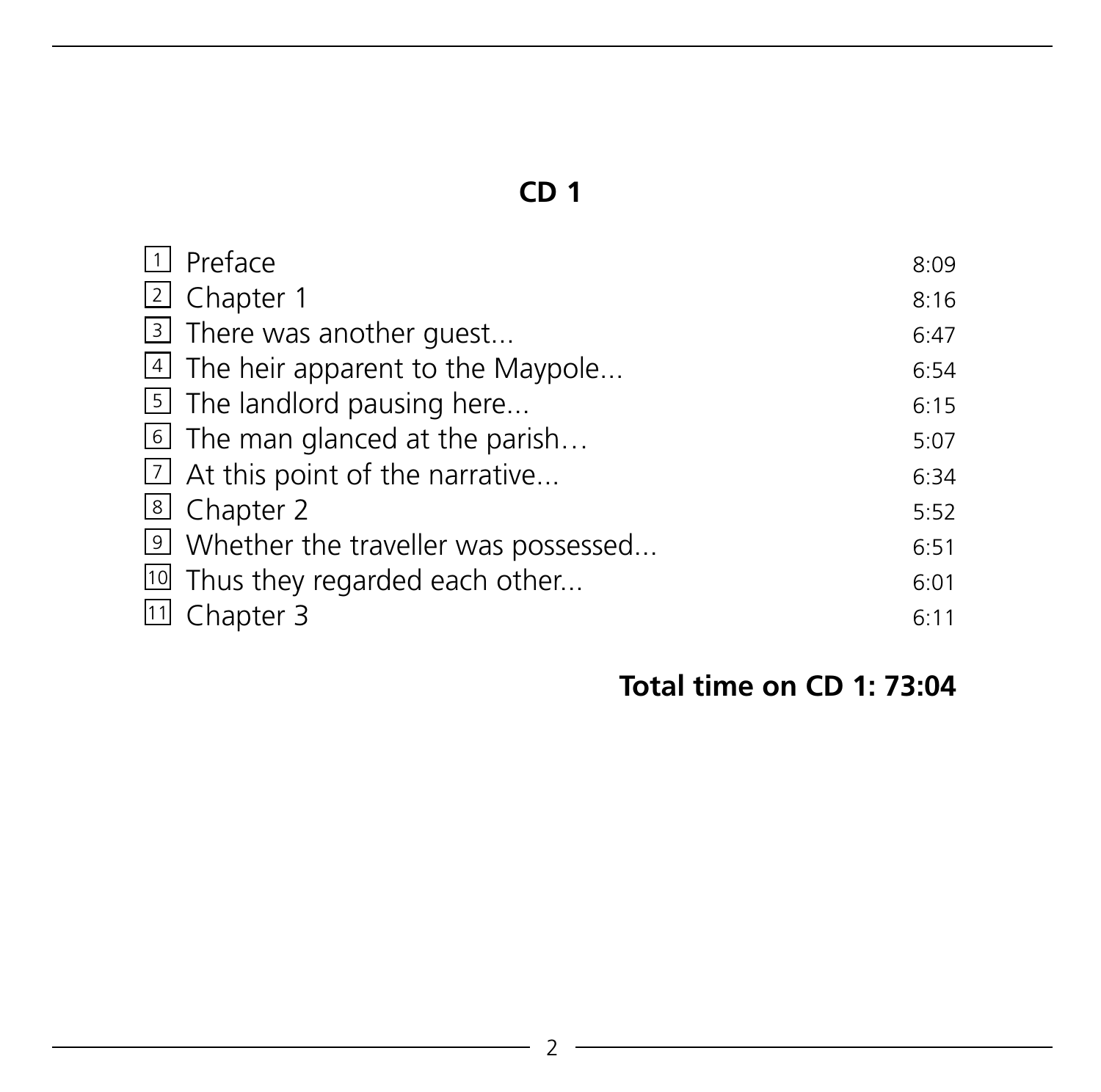| $\Box$ So saying, he raised his face                | 6:11 |
|-----------------------------------------------------|------|
| [2] With these words, he applied himself            | 4:31 |
| 3 Chapter 4                                         | 5:59 |
| $\vert$ 4 After a long and patient contemplation    | 5:43 |
| [5] Sim Tappertit, among the other fancies          | 7:13 |
| lel Although Sim Tappertit had taken no share       | 5:23 |
| <b>Z</b> Chapter 5                                  | 5:12 |
| [8] The widow shook her head.                       | 4:54 |
| <sup>9</sup> Chapter 6                              | 5:55 |
| <sup>10</sup> He took his wig off outright          | 5:58 |
| $\boxed{11}$ The young man smiled                   | 7:01 |
| <sup>[12]</sup> The raven gave a short, comfortable | 5:13 |

# **Total time on CD 2: 69:21**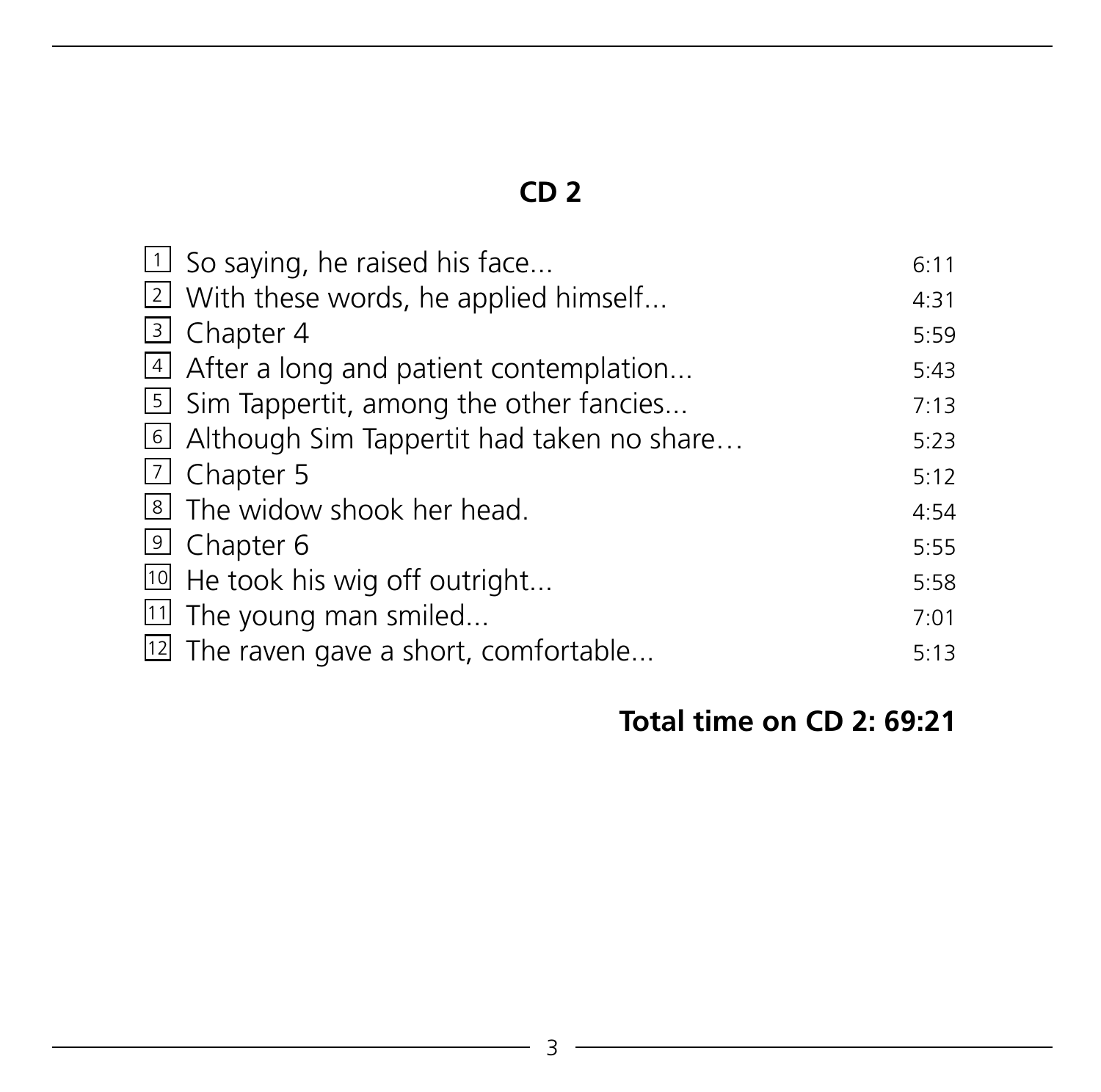| 1 Chapter 7                                   | 6:59 |
|-----------------------------------------------|------|
| 2 Poor Gabriel twisted his wig about          | 6:14 |
| 3 Chapter 8                                   | 8:21 |
| 4 With these words, he folded his arms again. | 8:06 |
| [5] To this the novice made rejoinder         | 7:13 |
| 6 Chapter 9                                   | 5:37 |
| [7] Miss Miggs deliberated within herself     | 7:44 |
| 8 Chapter 10                                  | 7:19 |
| If was spacious enough in all conscience      | 7:11 |
| 10 John was so very much astonished           | 6:13 |
| [1] But Barnaby delayed beyond all precedent. | 5:12 |

# **Total time on CD 3: 76:17**

and the control of the control of the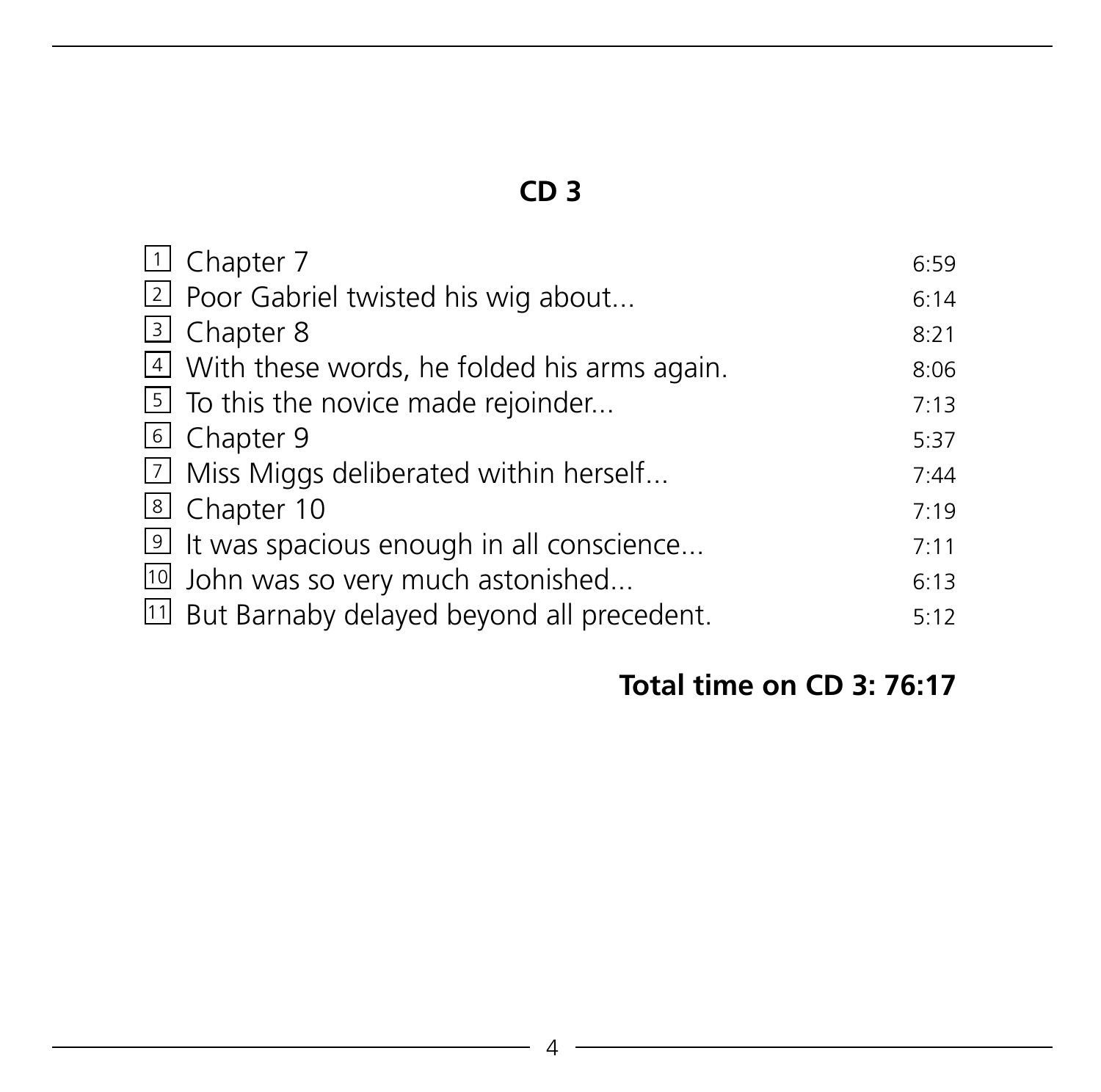| 11 Chapter 11                                   | 7:32 |
|-------------------------------------------------|------|
| 2 Everybody looked at Mr Willet                 | 4:53 |
| 3 Chapter 12                                    | 6:05 |
| 4 'I love my niece'                             | 7:05 |
| [5] 'In short, justifying the means by the end' | 6:19 |
| 6 Chapter 13                                    | 7:41 |
| $\boxed{7}$ To this, Joe made no answer         | 7:53 |
| Now, Mrs Varden, regarding the Maypole          | 5:52 |
| 9 And she hardly looked at him                  | 5:02 |
| 10 Chapter 14                                   | 4:40 |
| <sup>11</sup> He regarded the young man sternly | 5:38 |

# **Total time on CD 4: 68:47**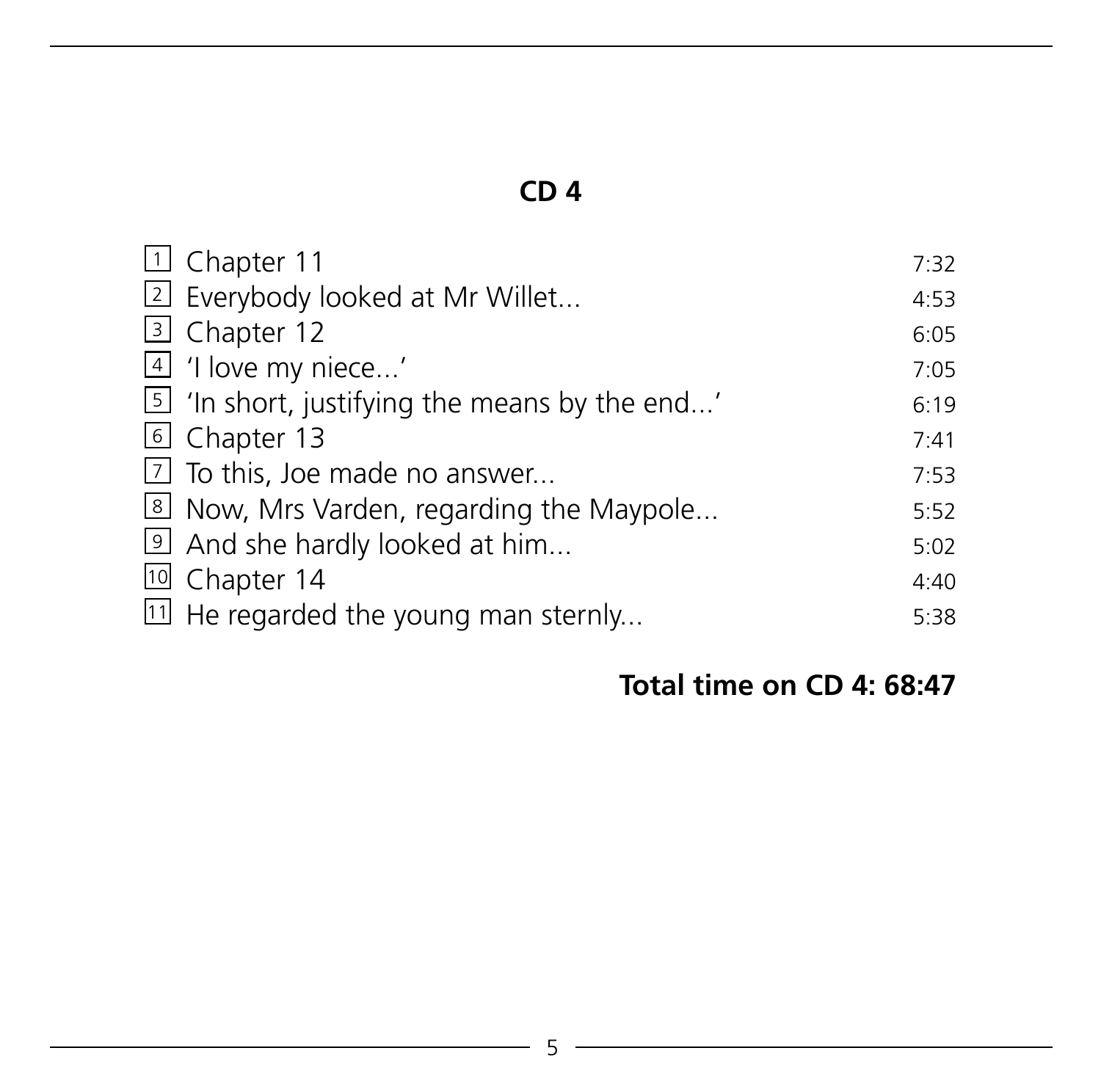| 1 Chapter 15                                      | 7:54 |
|---------------------------------------------------|------|
| 2 Edward rose, and paced the room.                | 5:08 |
| I 3 'My dear Ned,' returned his father            | 6:22 |
| $\vert$ The young man leant his head              | 5:00 |
| 5 Chapter 16                                      | 6:07 |
| 6 Among all the dangerous characters              | 7:47 |
| 7 Chapter 17                                      | 7:59 |
| She had sunk upon her knees                       | 8:15 |
| <b>9</b> When he had concluded these arrangements | 8:19 |
| 10 Chapter 18                                     | 5:10 |
| III The light came to the level of the pavement   | 6:14 |

# **Total time on CD 5: 74:23**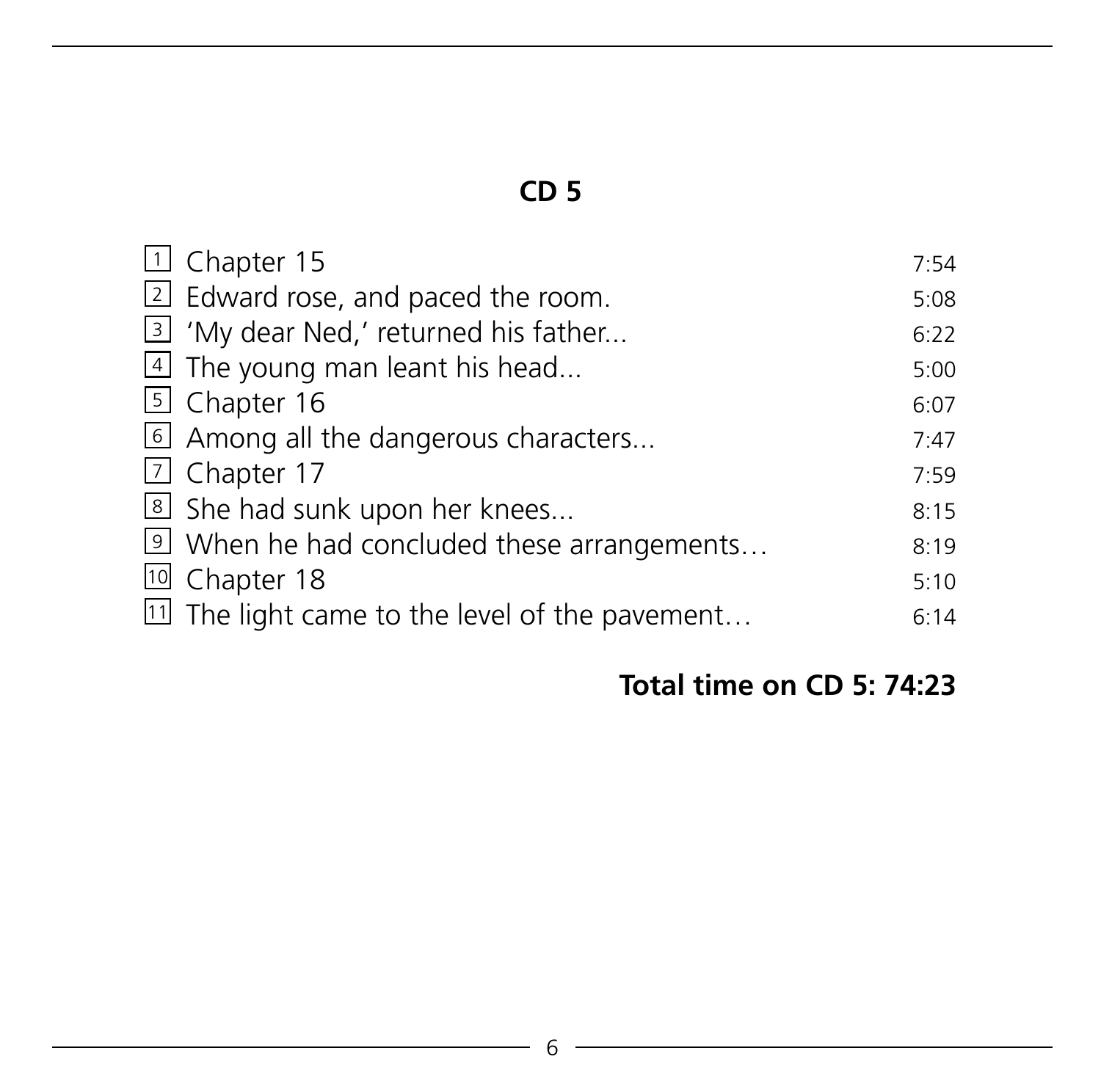| 19 Chapter 19                                | 7:30 |
|----------------------------------------------|------|
| 2 This little incident                       | 5:37 |
| 3 With this advice he kissed                 | 5:30 |
| 4 But on they went                           | 6:27 |
| 5 Chapter 20                                 | 6:42 |
| <b>b</b> Dolly bade her good bye             | 7:03 |
| <sub>[7</sub> ] Chapter 21                   | 7:07 |
| Joe had not the smallest objection           | 7:42 |
| I Mrs Varden opined that if he did           | 5:38 |
| 10 Chapter 22                                | 7:25 |
| 11 But even then, their very kindness shaped | 7:35 |

# **Total time on CD 6: 74:24**

<u> 1980 - Johann Barbara, martxa a</u>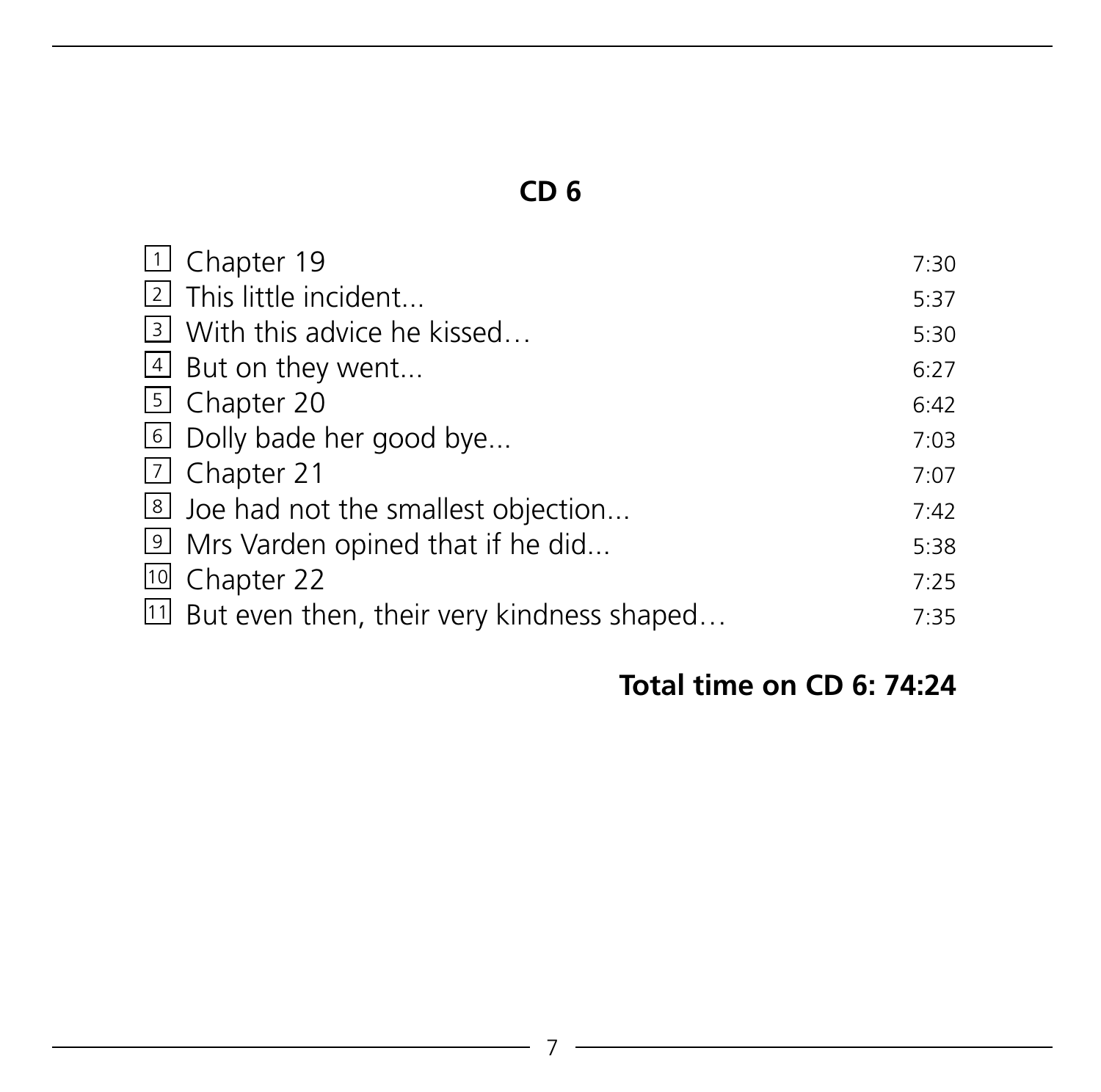| 1 Chapter 23                                               | 7:41 |
|------------------------------------------------------------|------|
| $\boxed{2}$ Having said this in the politest               | 5:11 |
| 3 He obeyed. His patron followed him                       | 6:25 |
| $\lfloor 4 \rfloor$ As he spoke, he twisted it up          | 5:39 |
| 5 Chapter 24                                               | 6:06 |
| During the whole of this dialogue                          | 5:52 |
| $\boxed{7}$ Chapter 25                                     | 5:39 |
| $\vert$ 8 She took his arm                                 | 5:27 |
| I Miss Haredale stood beside her chair                     | 6:56 |
| <sup>10</sup> With that, she would have left them          | 5:44 |
| <sup>11</sup> Chapter 26                                   | 6:33 |
| <sup>[12]</sup> If the dark little parlour had been filled | 5:38 |

# **Total time on CD 7: 72:57**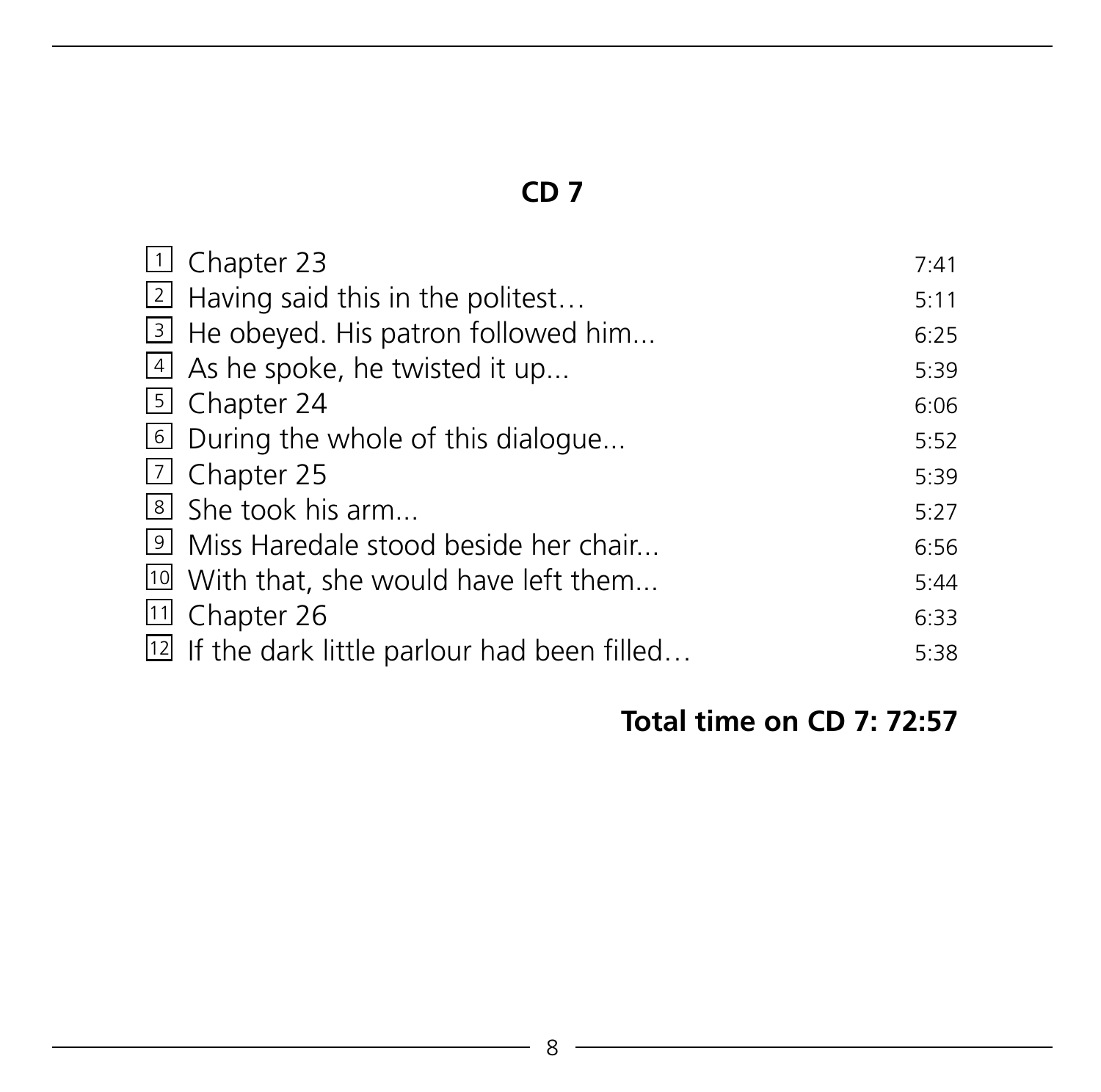| 1 Chapter 27                                  | 7:15 |
|-----------------------------------------------|------|
|                                               |      |
| [2] Dolly showed some reluctance to perform   | 5:41 |
| 3 Aware of the impression he had made         | 7:38 |
| 4 Mrs Varden was perfectly aghast             | 6:30 |
| <b>5</b> Chapter 28                           | 5:30 |
| 6 Hugh obeyed again even more zealously       | 6:33 |
| <b>7</b> Chapter 29                           | 6:49 |
| 8 Hugh made no answer                         | 6:42 |
| Level He raised his hat from his head         | 7:50 |
| <sup>10</sup> 'My dear girl,' said Mr Chester | 8:14 |
| 11 Chapter 30                                 | 5:04 |

# **Total time on CD 8: 73:52**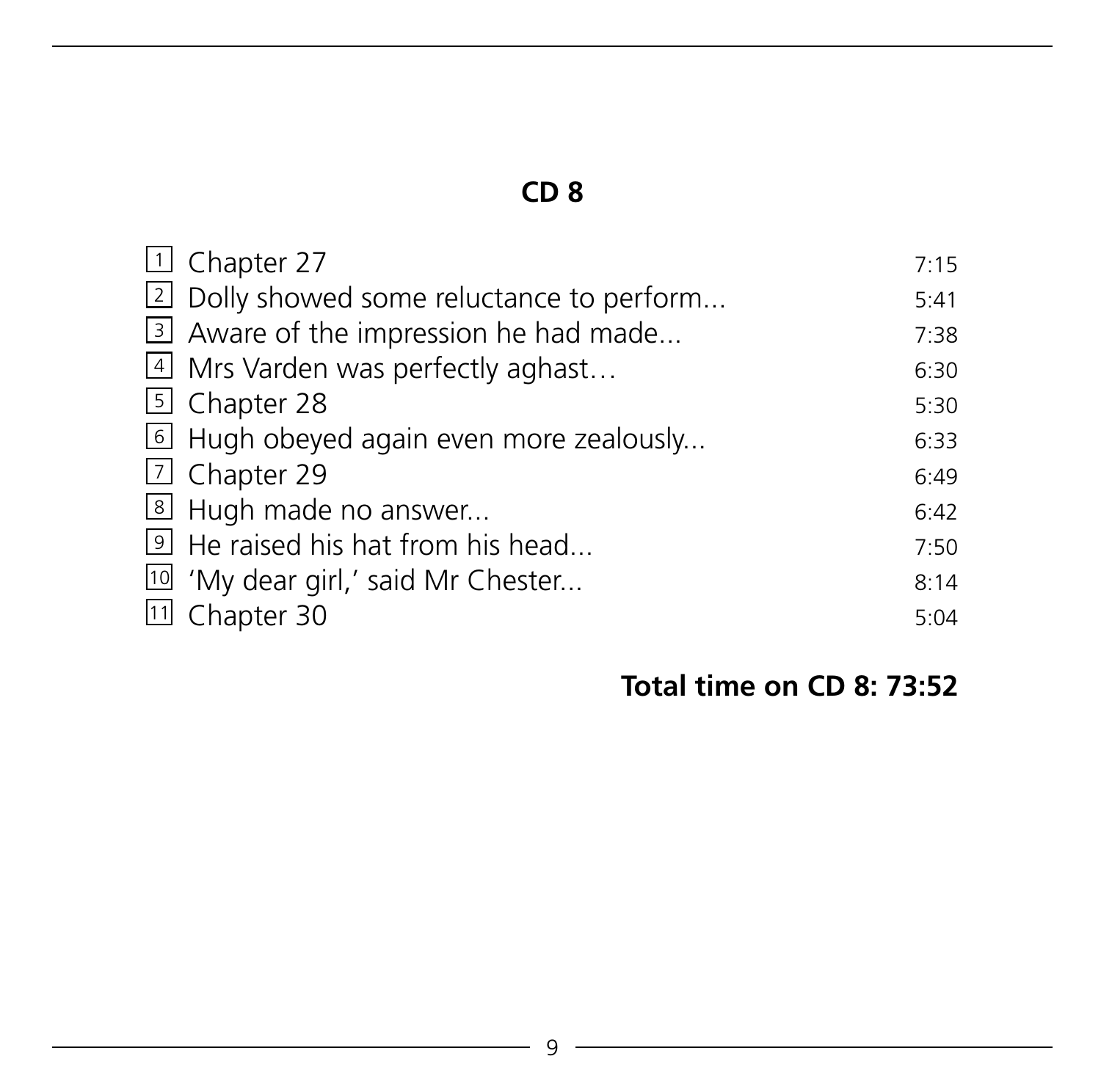| $\boxed{1}$ Joe made no effort to reply.              | 4:36 |
|-------------------------------------------------------|------|
| 2 Chapter 31                                          | 6:10 |
| 3 'What noisy fellow is that in the next room?        | 7:36 |
| $\vert$ 4 He went out by Islington                    | 5:10 |
| <b>E</b> Dolly in the meanwhile, turned to the corner | 6:20 |
| 6 Chapter 32                                          | 5:45 |
| [7] 'You make me blush'                               | 6:38 |
| 8 Chapter 33                                          | 6:45 |
| 9 Mr Parkes, who was possibly                         | 5:56 |
| 10 A more complete picture of terror                  | 5:16 |
| [11] Here old John precipitately interrupted          | 6:51 |
| [12] Chapter 34                                       | 5:57 |

#### **Total time on CD 9: 73:06**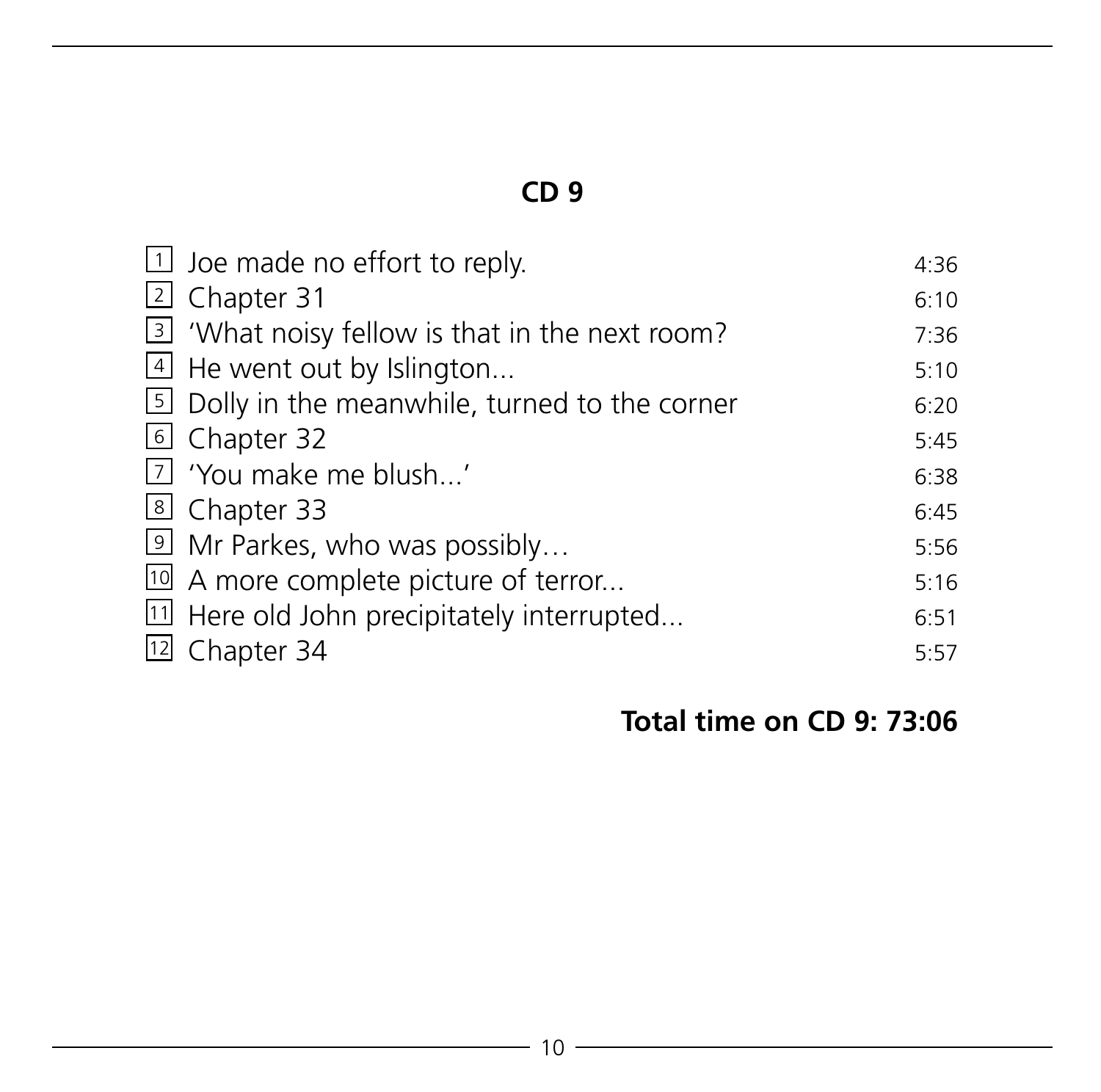| I Mr Willet fixed his dull eyes                | 7:23 |
|------------------------------------------------|------|
| 2 Chapter 35                                   | 5:45 |
| 3 'You surprise me, Grueby'                    | 5:28 |
| $\vert$ 4 As he bustled in and out of the room | 7:17 |
| [5] 'It's a great power. You're right'         | 6:40 |
| 6 Chapter 36                                   | 6:14 |
| 7 'Miggs,' said Lord George                    | 5:17 |
| 8 Chapter 37                                   | 6:19 |
| let twas the slightest action possible         | 6:55 |
| <sup>10</sup> So along the Strand              | 6:12 |
| [1] 'I don't exactly know how many'            | 6:47 |

# **Total time on CD 10: 70:24**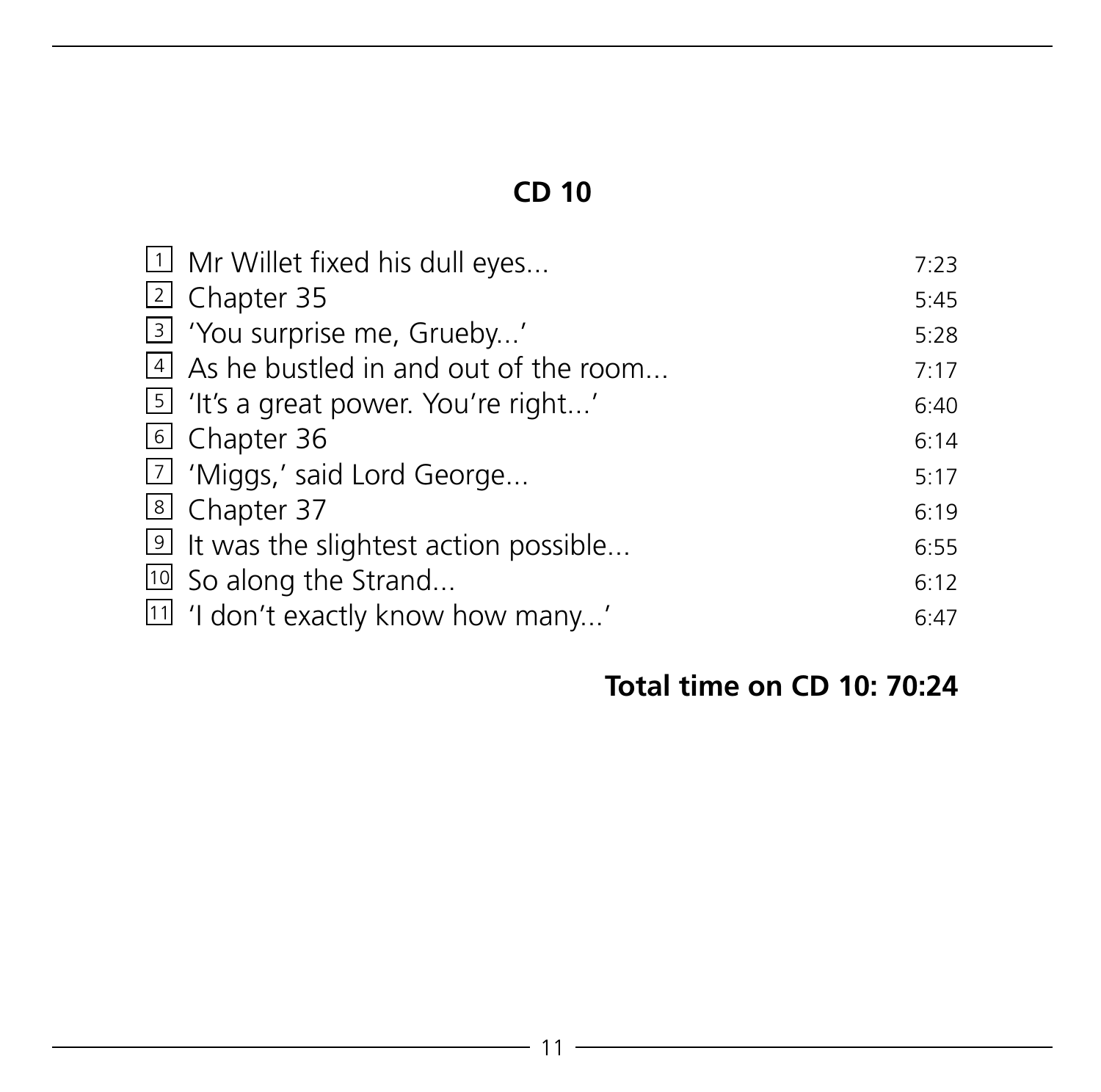| $\Box$ Chapter 38                                          | 6:13 |
|------------------------------------------------------------|------|
| 2 The enrolment being completed                            | 5:36 |
| <b>B</b> Chapter 39                                        | 7:46 |
| 4 Mr Tappertit did not stop here                           | 7:21 |
| $\boxed{5}$ He heaved a deep sigh as he indulged           | 7:01 |
| 6 Chapter 40                                               | 5:15 |
| $\boxed{7}$ 'I thought when you left me this evening'      | 4:52 |
| I The knight looked at him with a smile                    | 6:25 |
| 9 Chapter 41                                               | 6:16 |
| <sup>10</sup> The locksmith did for a moment seem disposed | 5:30 |
| <sup>[11]</sup> If there had been anybody                  | 7:14 |
| [12] Lest the reader should be at any loss                 | 7:41 |

# **Total time on CD 11: 77:18**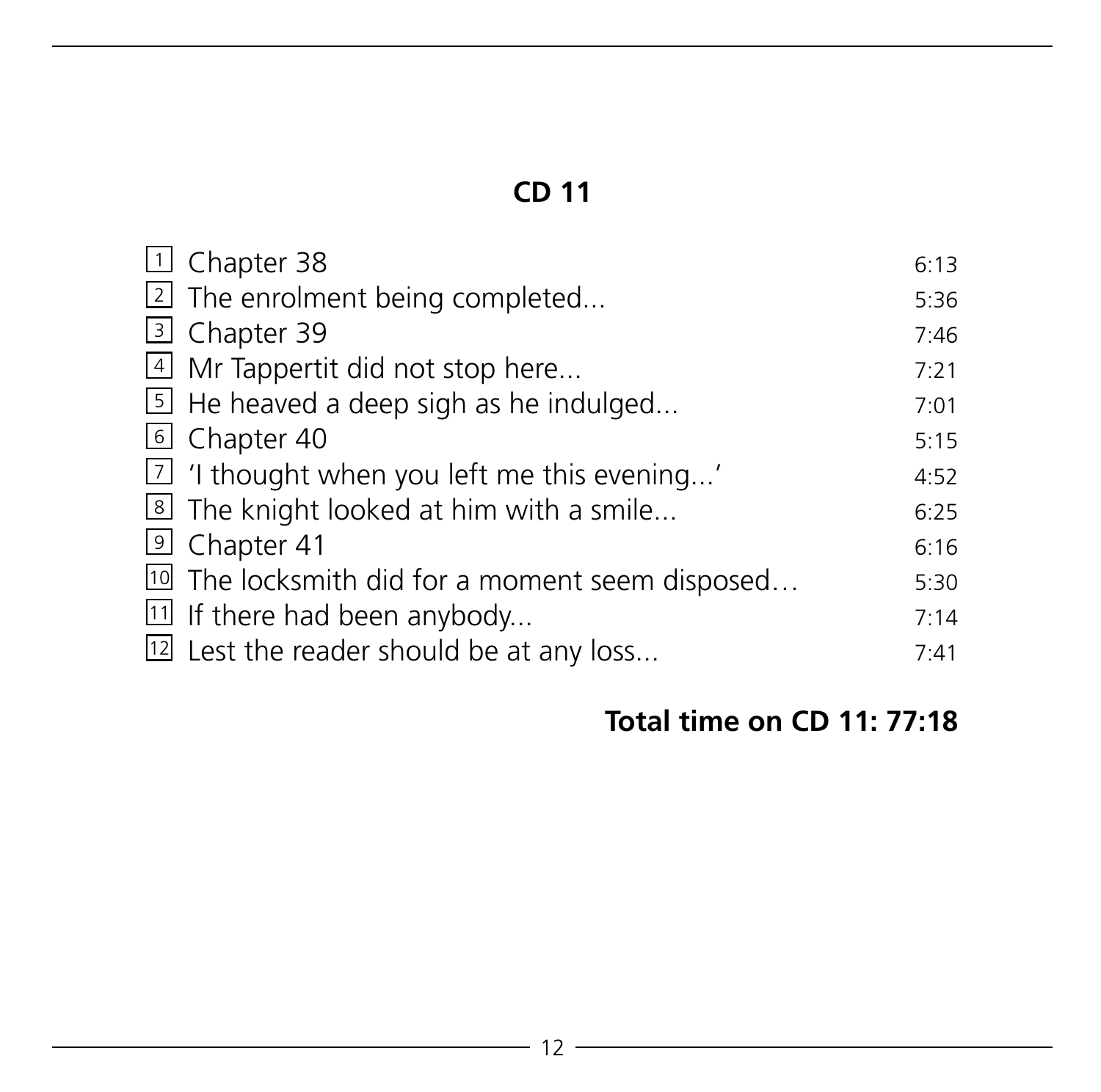| $\Box$ Chapter 42                                          | 5:44 |
|------------------------------------------------------------|------|
| $\boxed{2}$ With that, as if to change the theme           | 5:20 |
| 3 Chapter 43                                               | 6:28 |
| $\boxed{4}$ In the abstract there was nothing              | 5:41 |
| [5] 'You have so much of my favour, sir'                   | 5:41 |
| I I This man,' said Mr Haredale                            | 7:49 |
| $\vert$ Chapter 44                                         | 5:19 |
| I Mr Dennis coughed and shook his head                     | 6:44 |
| <sup>9</sup> Chapter 45                                    | 6:29 |
| <sup>10</sup> Grip was by no means an idle or unprofitable | 6:04 |
| 11 Barnaby looked curiously at his eyes                    | 6:19 |
| [12] She moved towards him, and stooped down.              | 6:55 |

# **Total time on CD 12: 74:40**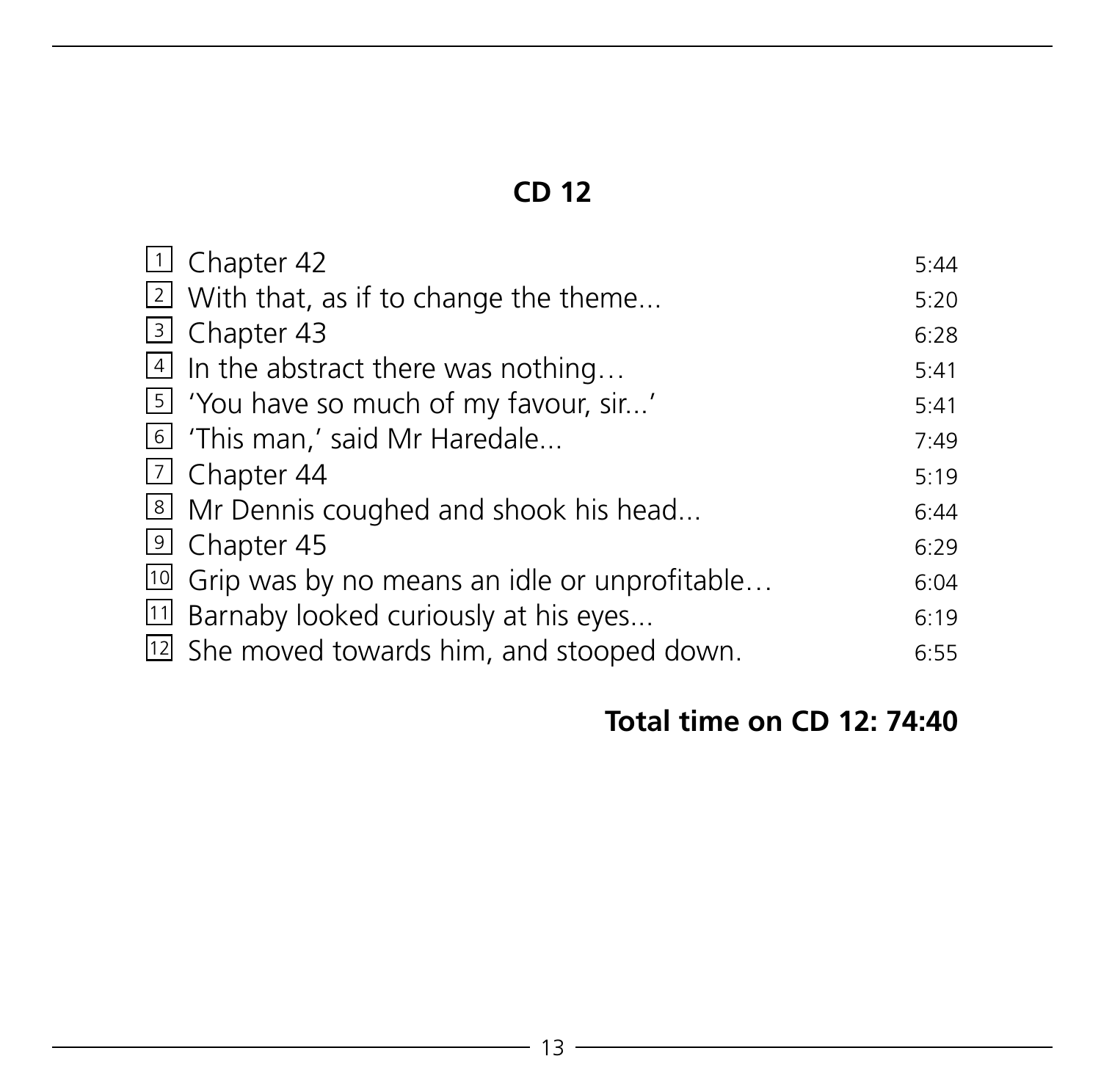| $\Box$ Chapter 46                                         | 7:29 |
|-----------------------------------------------------------|------|
| $\boxed{2}$ He paused a moment                            | 6:38 |
| 3 Chapter 47                                              | 5:24 |
| 4 Barnaby and his mother walked on                        | 6:20 |
| $\boxed{5}$ He was evidently about to make                | 7:03 |
| 6 Chapter 48                                              | 5:30 |
| $\boxed{7}$ With hands that trembled with his eagerness   | 6:19 |
| Scouts had been posted in advance                         | 6:22 |
| 9 Chapter 49                                              | 7:20 |
| <sup>10</sup> It was between two and three o'clock        | 7:47 |
| <sup>11</sup> The boldness of this action quite took them | 8:06 |

# **Total time on CD 13: 74:27**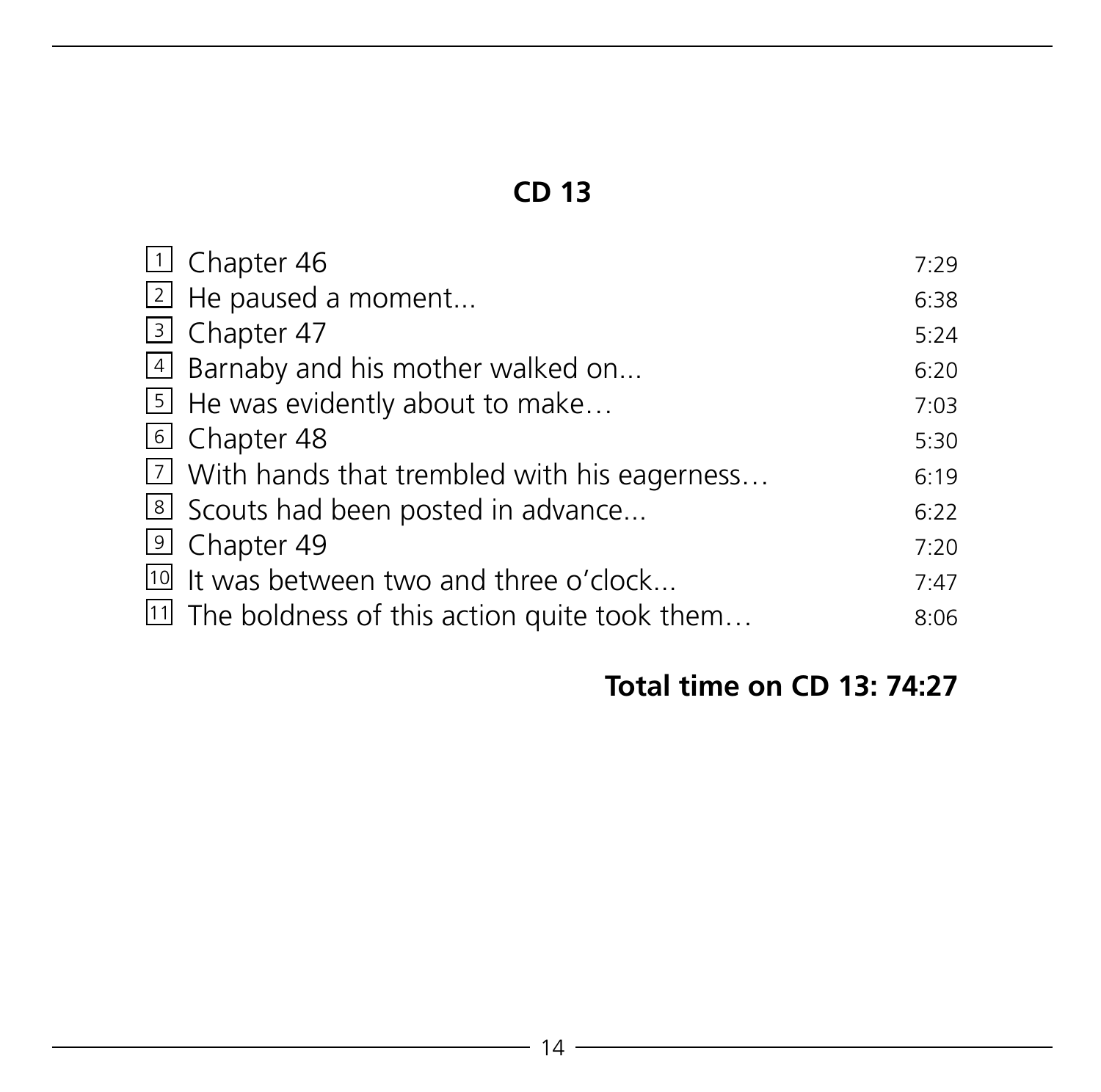| $\Box$ Chapter 50                                      | 7:25 |
|--------------------------------------------------------|------|
| <sup>2</sup> 'Fire and fury, master!' cried Hugh       | 7:37 |
| 3 Chapter 51                                           | 8:01 |
| 4 'Martha,' said the locksmith                         | 7:19 |
| $\boxed{5}$ Of a rather turbulent description          | 8:14 |
| 6 Chapter 52                                           | 7:17 |
| $\boxed{7}$ Dennis looked to where Simon Tappertit lay | 8:16 |
| 8 Chapter 53                                           | 7:40 |
| <sup>9</sup> 'You know the news, then?'                | 7:11 |

#### **Total time on CD 14: 69:04**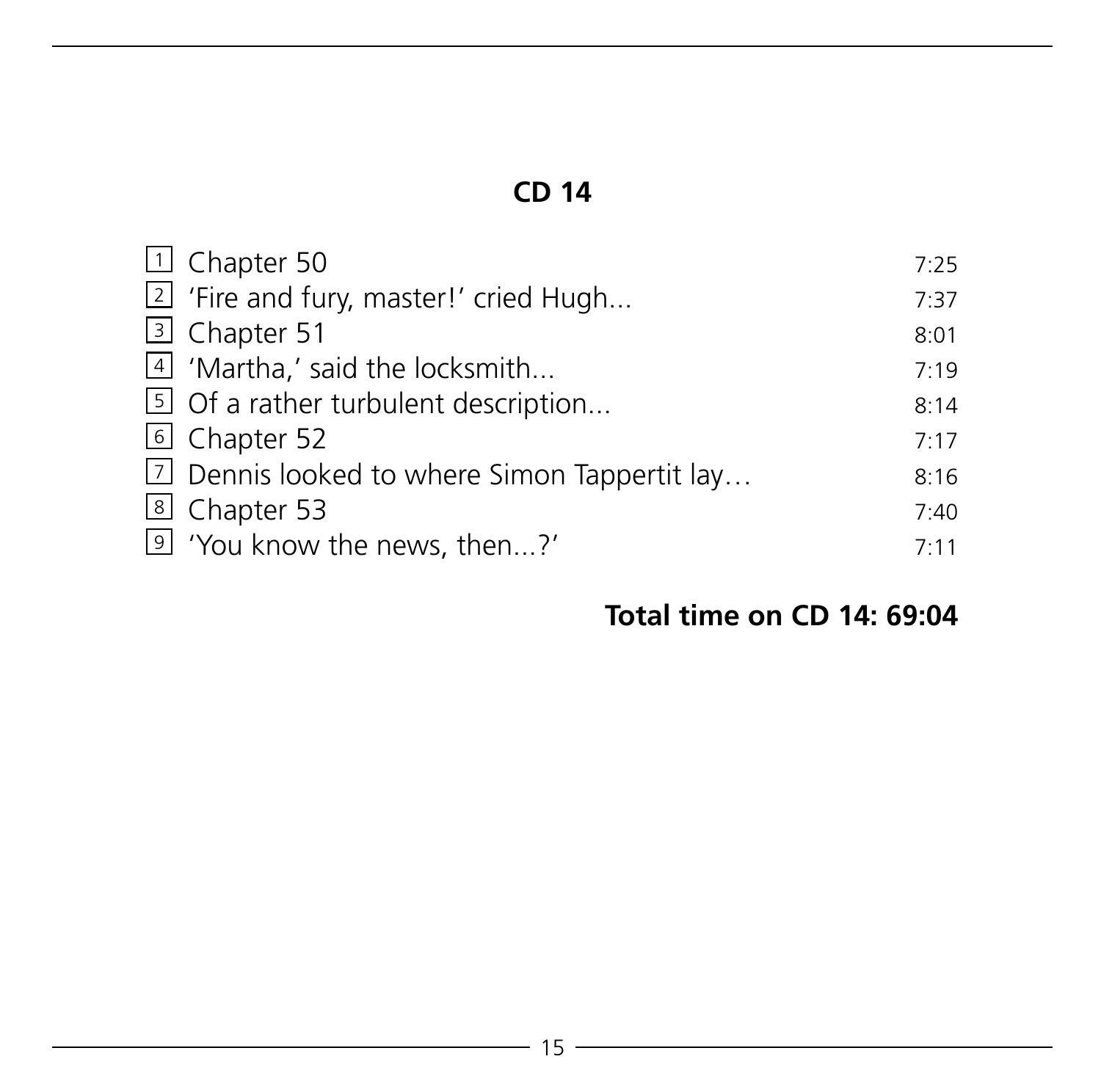| $\boxed{1}$ The two looked at him, and at each other  | 5:52 |
|-------------------------------------------------------|------|
|                                                       |      |
| 2 Chapter 54                                          | 6:38 |
| 3 How long he slept, matters not                      | 6:23 |
| 4 Nearly all the time while John looked on            | 5:52 |
| [5] Chapter 55                                        | 7:31 |
| U What hunt of spectres could surpass                 | 7:12 |
| $\lfloor 2 \rfloor$ The burning pile, revealing rooms | 5:22 |
| 8 Chapter 56                                          | 7:30 |
| I While Solomon was speaking, old John sat            | 6:33 |
| 10 After a short pause, Mr Haredale shouted           | 5:01 |
| <sup>[11]</sup> Chapter 57                            | 7:29 |

# **Total time on CD 15: 71:28**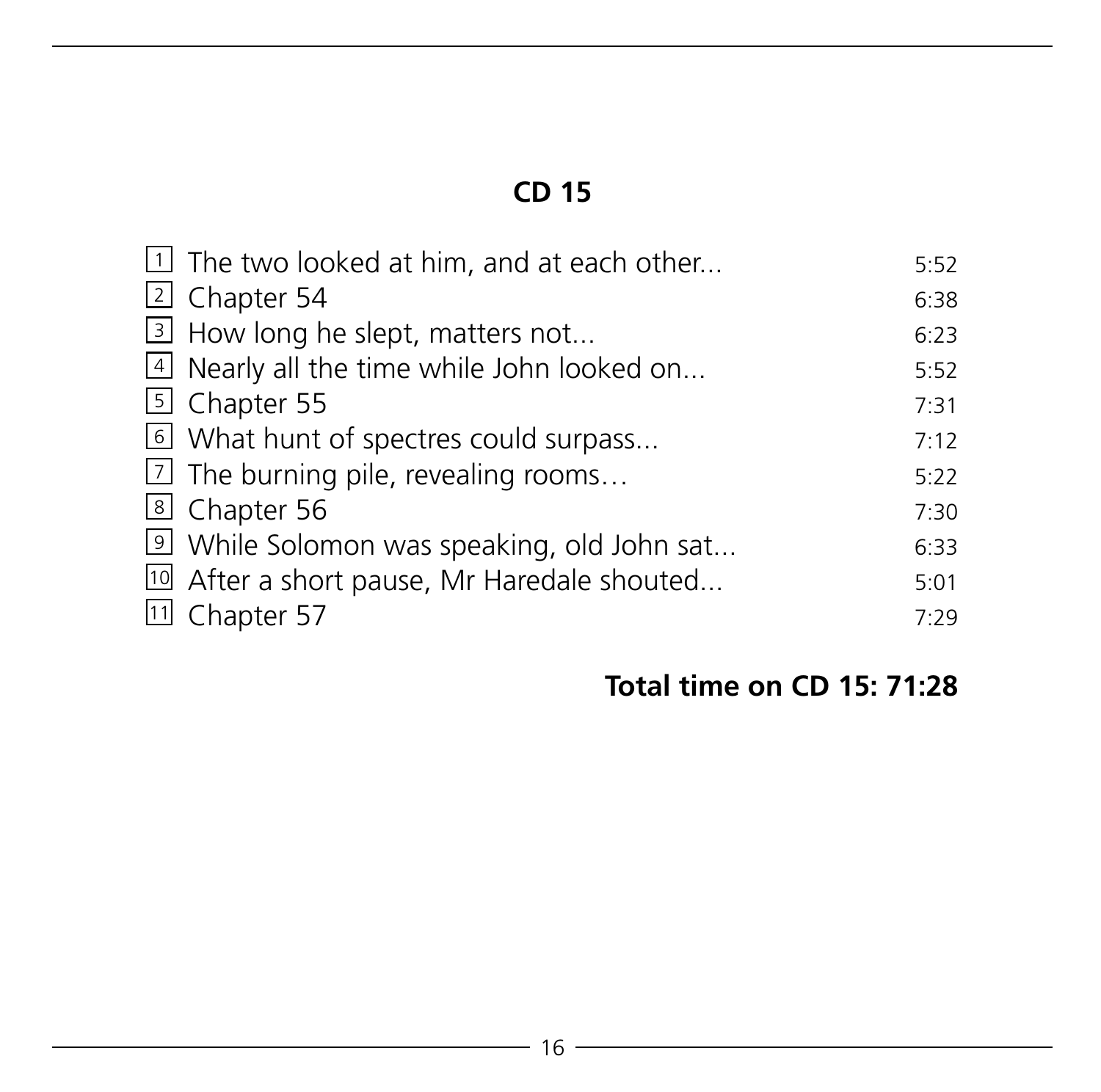| 1 Lord George, biting his nails                      | 6:11 |
|------------------------------------------------------|------|
| $\boxed{2}$ At these words, Barnaby furled his flag  | 6:58 |
| 3 Chapter 58                                         | 8:14 |
| 4 It was probably this circumstance                  | 7:10 |
| 5 Chapter 59                                         | 7:30 |
| The little hand seconded this admonition             | 7:14 |
| $\lfloor$ Thrusting his face away with all her force | 6:03 |
| <sup>8</sup> Poor little Dolly!                      | 6:06 |
| <sup>9</sup> Chapter 60                              | 5:01 |
| 10 Hugh and his two friends                          | 4:33 |
| [11] Chapter 61                                      | 6:50 |

# **Total time on CD 16: 71:56**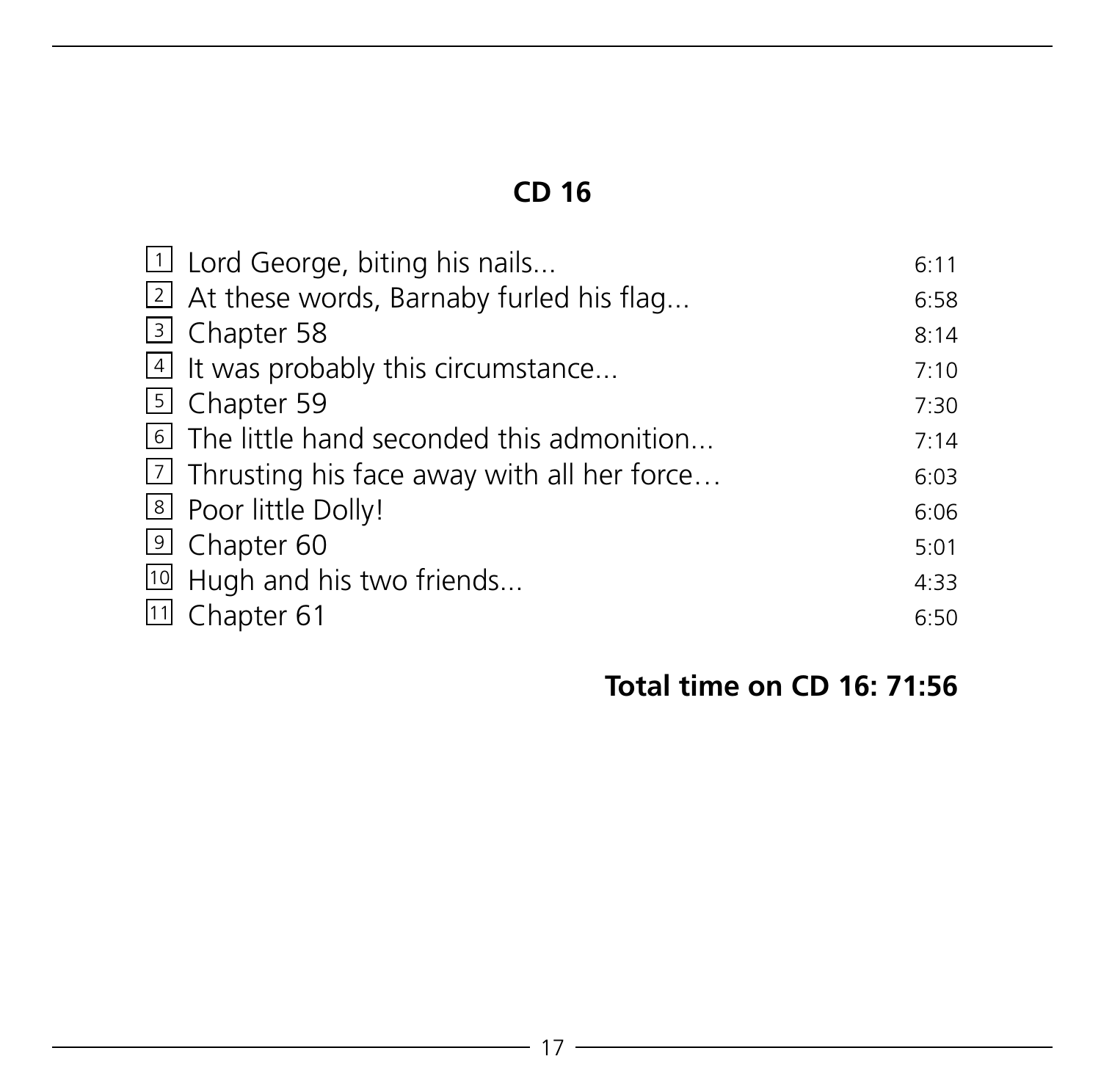| $\boxed{1}$ 'Now, you hear this, my lord?'      | 7:49 |
|-------------------------------------------------|------|
| 2 Chapter 62                                    | 6:55 |
| 3 The blind man listened in silence.            | 6:21 |
| 4 'That's better said'                          | 5:52 |
| $\boxed{5}$ There is a gleam of hope in this!'  | 5:23 |
| 6 Chapter 63                                    | 7:35 |
| $\boxed{2}$ The young fellow who held the light | 7:29 |
| 8 This incautious speech                        | 4:59 |
| <sup>9</sup> Chapter 64                         | 5:59 |
| <sup>10</sup> They struggled together.          | 5:23 |
| 11 Although the heat was so intense             | 6:34 |

# **Total time on CD 17: 70:27**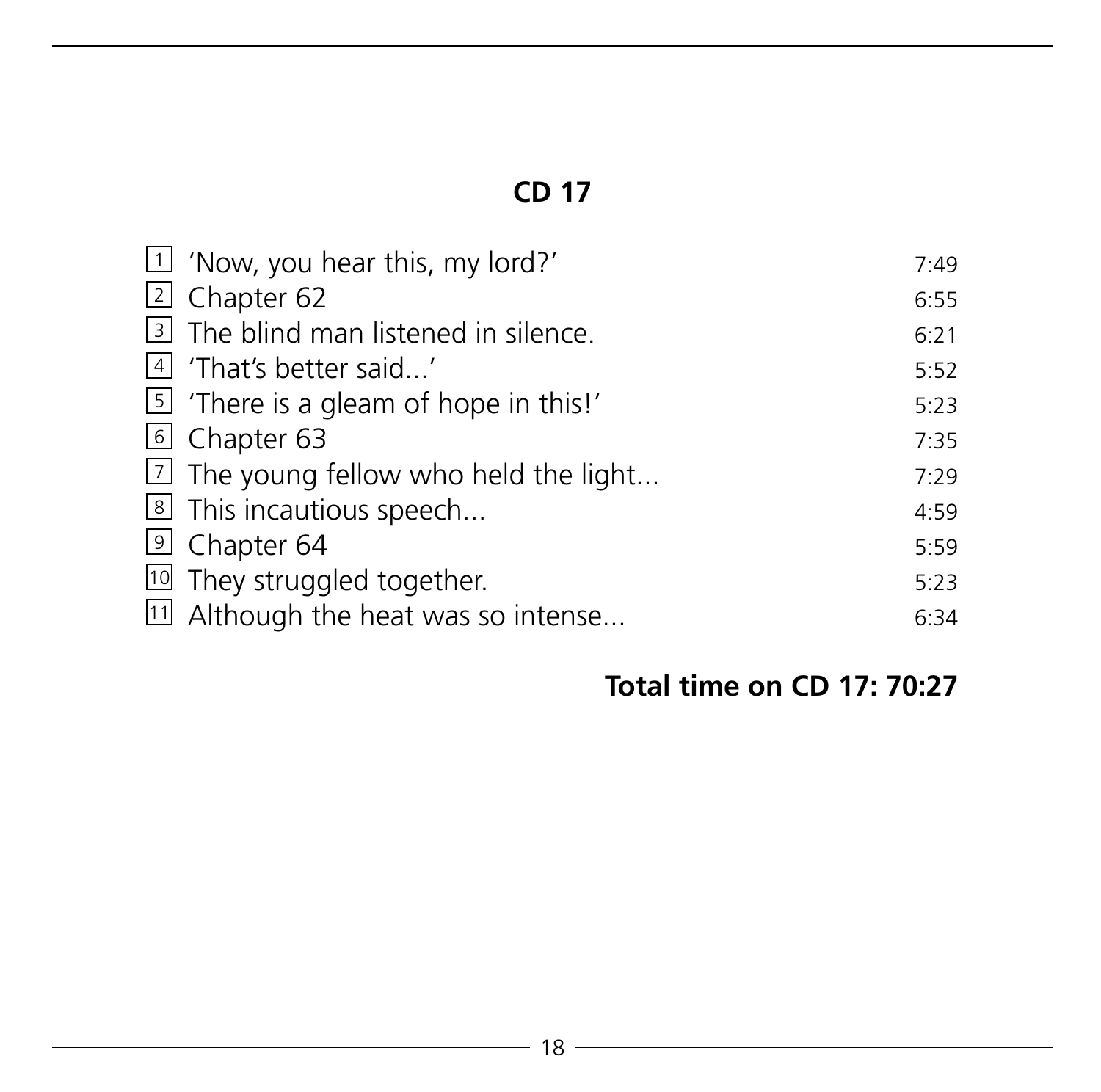| □ Chapter 65                                    | 8:03 |
|-------------------------------------------------|------|
| 2 It seemed not a minute's work                 | 8:29 |
| 3 While the hangman addressed them              | 7:16 |
| 4 Chapter 66                                    | 7:13 |
| $\boxed{5}$ They laid him on a sofa             | 7:35 |
| 6 Chapter 67                                    | 5:40 |
| 7 Besides the notices on the gates              | 6:27 |
| The streets were now a dreadful spectacle.      | 6:00 |
| <b>2</b> As he spoke, and drew Mr Haredale back | 6:47 |
| <sup>10</sup> Chapter 68                        | 6:17 |

#### **Total time on CD 18: 69:53**

 $\overline{\phantom{0}}$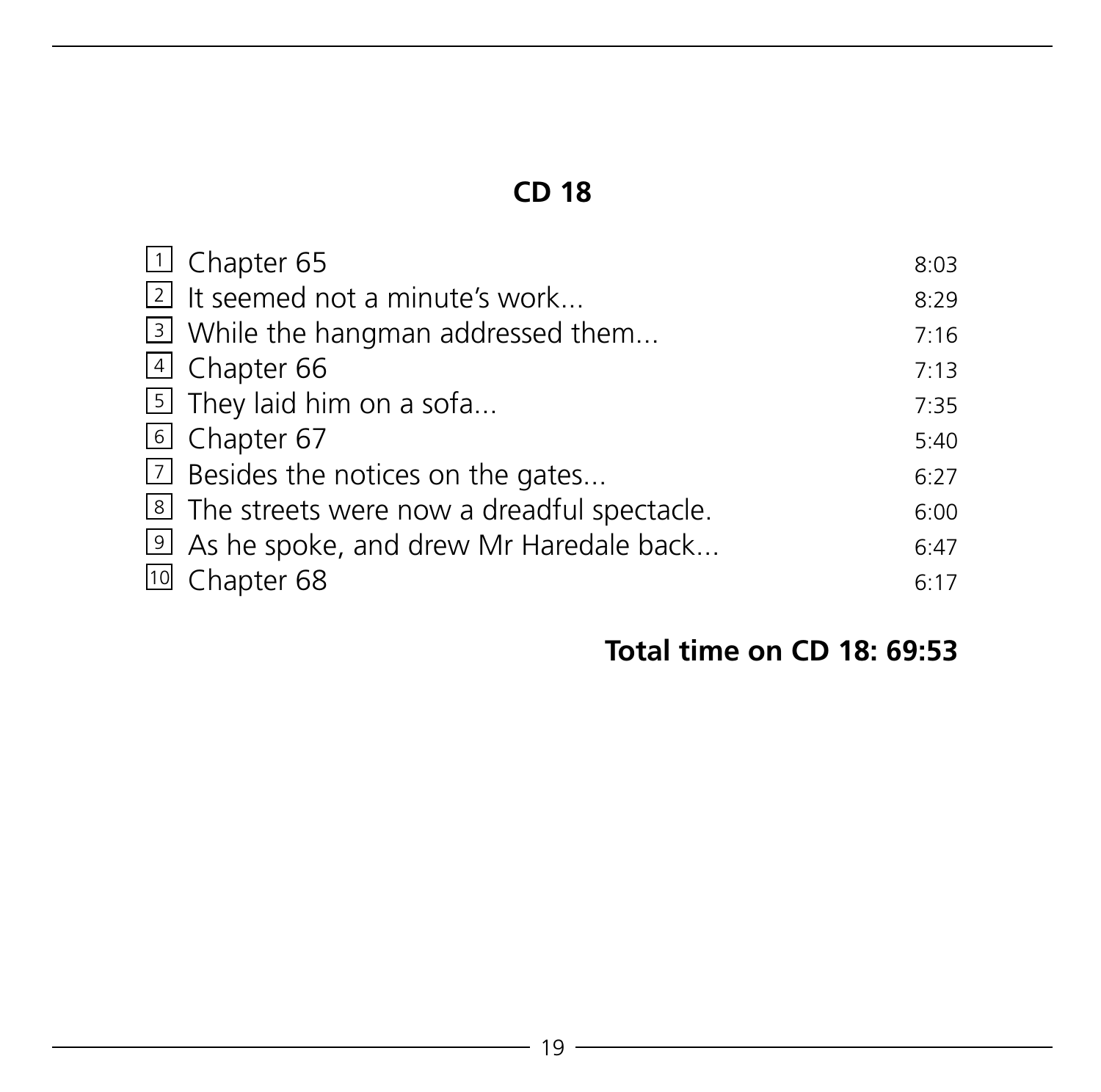| $\Box$ Sickened by the sights surrounding           | 6:26 |
|-----------------------------------------------------|------|
| $\lfloor 2 \rfloor$ Chapter 69                      | 7:37 |
| 3 He was speedily dressed                           | 6:52 |
| $\vert$ With such vociferations                     | 6:32 |
| $\vert$ But this operation was postponed            | 4:57 |
| 6 Chapter 70                                        | 6:07 |
| $\boxed{2}$ Suiting the action to the word          | 5:40 |
| <sup>8</sup> 'Lookee here, my sugar'                | 5:04 |
| 9 Chapter 71                                        | 5:55 |
| <sup>10</sup> Miss Miggs was at some trouble        | 5:53 |
| $\boxed{11}$ It was some check upon their transport | 7:09 |
| [12] But Dolly could say nothing                    | 5:41 |

# **Total time on CD 19: 74:00**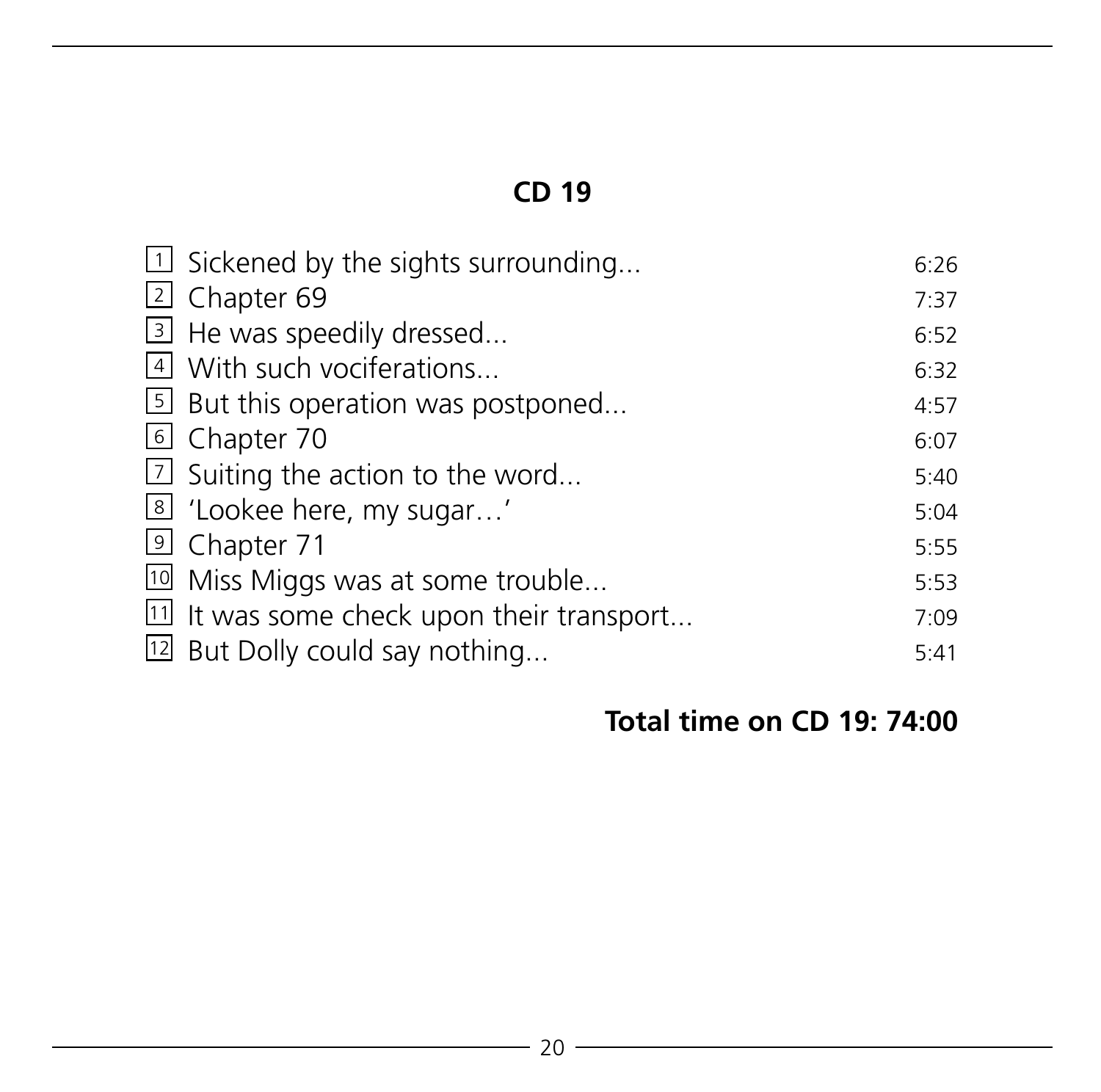| 1 Chapter 72                                  | 7:12 |
|-----------------------------------------------|------|
| <sup>2</sup> 'By George!' said the Black Lion | 7:25 |
| 3 Chapter 73                                  | 5:41 |
| 4 All remaining quiet                         | 6:46 |
| 5 Barnaby recoiled in horror                  | 6:06 |
| <b>6</b> To make me easy in this jail.        | 5:46 |
| $\boxed{7}$ Chapter 74                        | 7:41 |
| 8 He looked lazily at him                     | 7:32 |
| <sup>9</sup> Chapter 75                       | 6:17 |
| <sup>10</sup> Gabriel thanked him             | 6:21 |
| [11] Sir John fanned himself                  | 5:27 |

# **Total time on CD 20: 72:23**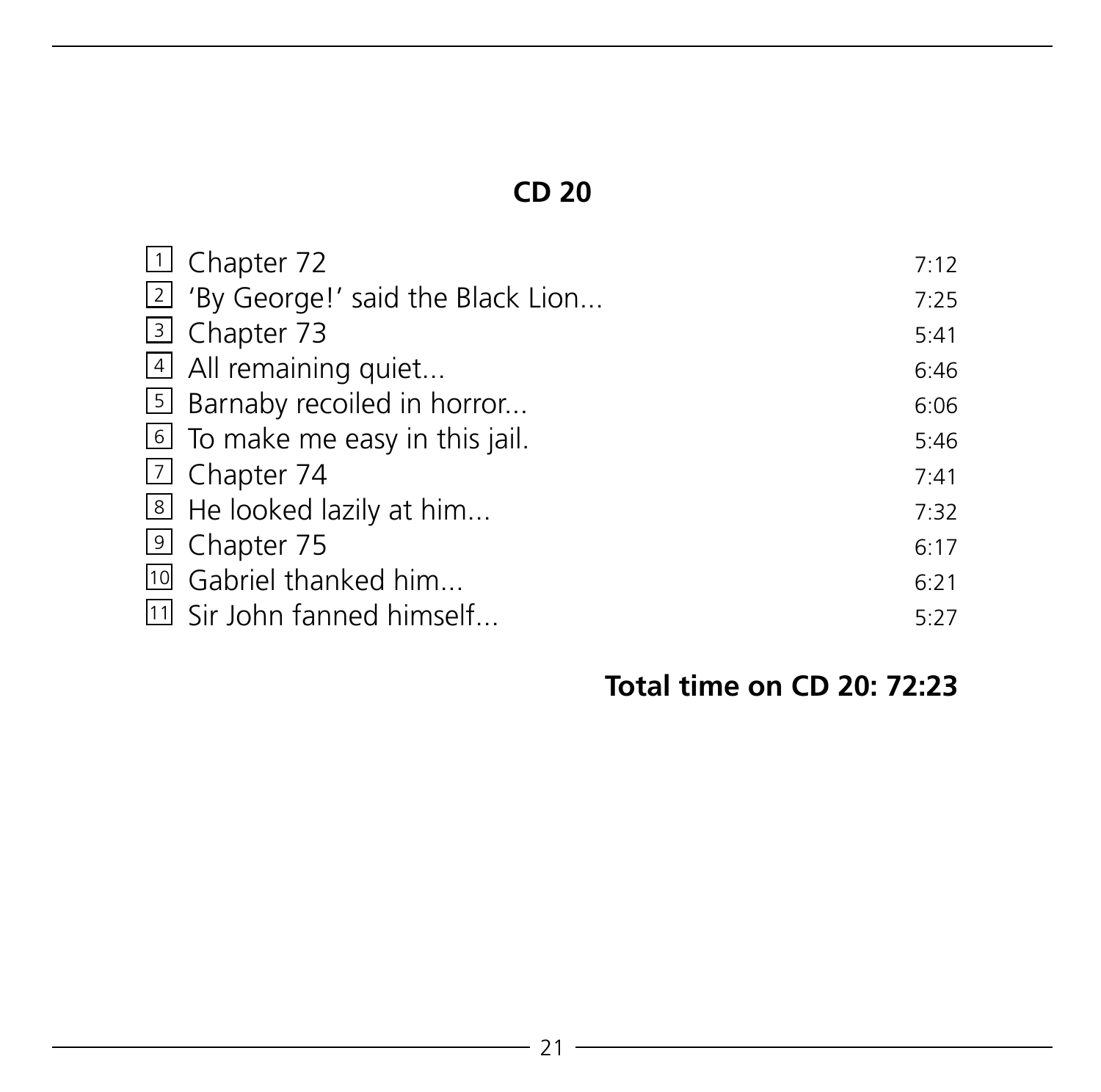|                                                         | 8:30                                       |
|---------------------------------------------------------|--------------------------------------------|
| 2 Chapter 76                                            | 5:40                                       |
| $\vert$ 3 The mother and son remained                   | 7:20                                       |
| 4 Chapter 77                                            | 7:21                                       |
| 5 Two rioters were to die before the prison             | 7:31                                       |
| <b>But all these things increased his quilt.</b>        | 6:56                                       |
| [7] Barnaby had moved towards the door                  | 5:44                                       |
| 8 Chapter 78                                            | 6:58                                       |
| $\vert \mathfrak{D} \vert$ He could say nothing to her. | 6:58                                       |
| <sup>10</sup> Chapter 79                                | 7:02                                       |
| 11 He pressed her                                       | 6:12                                       |
|                                                         | $\boxed{1}$ Sir John took a pinch of snuff |

# **Total time on CD 21: 76:18**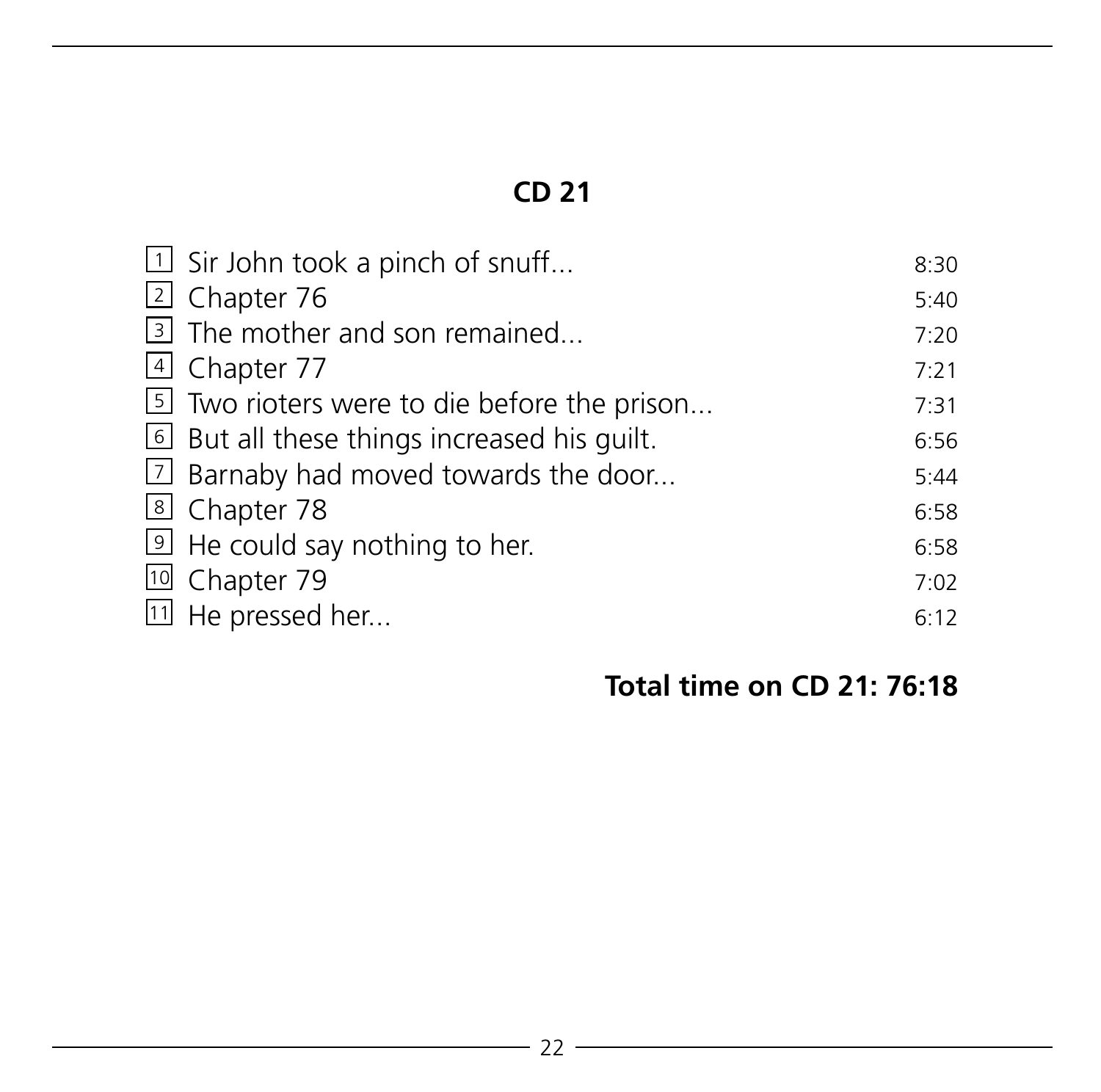| $\boxed{1}$ But in all the bandyings from hand to hand. | 7:00 |
|---------------------------------------------------------|------|
| $\lfloor 2 \rfloor$ Chapter 80                          | 5:52 |
| 3 It would have been odd enough                         | 6:13 |
| $\vert$ Having brought this admonition to an end        | 6:11 |
| [5] Chapter 81                                          | 7:20 |
| The ashes of the commonest fire                         | 6:34 |
| $\boxed{2}$ He had his hand upon his sword              | 7:26 |
| I Chapter The Last                                      | 6:00 |
| 9 Many months after                                     | 6:31 |
| <sup>10</sup> Mr Willet the elder                       | 6:20 |

#### **Total time on CD 22: 65:34 Total time on CDs 1–22: 26:34:03**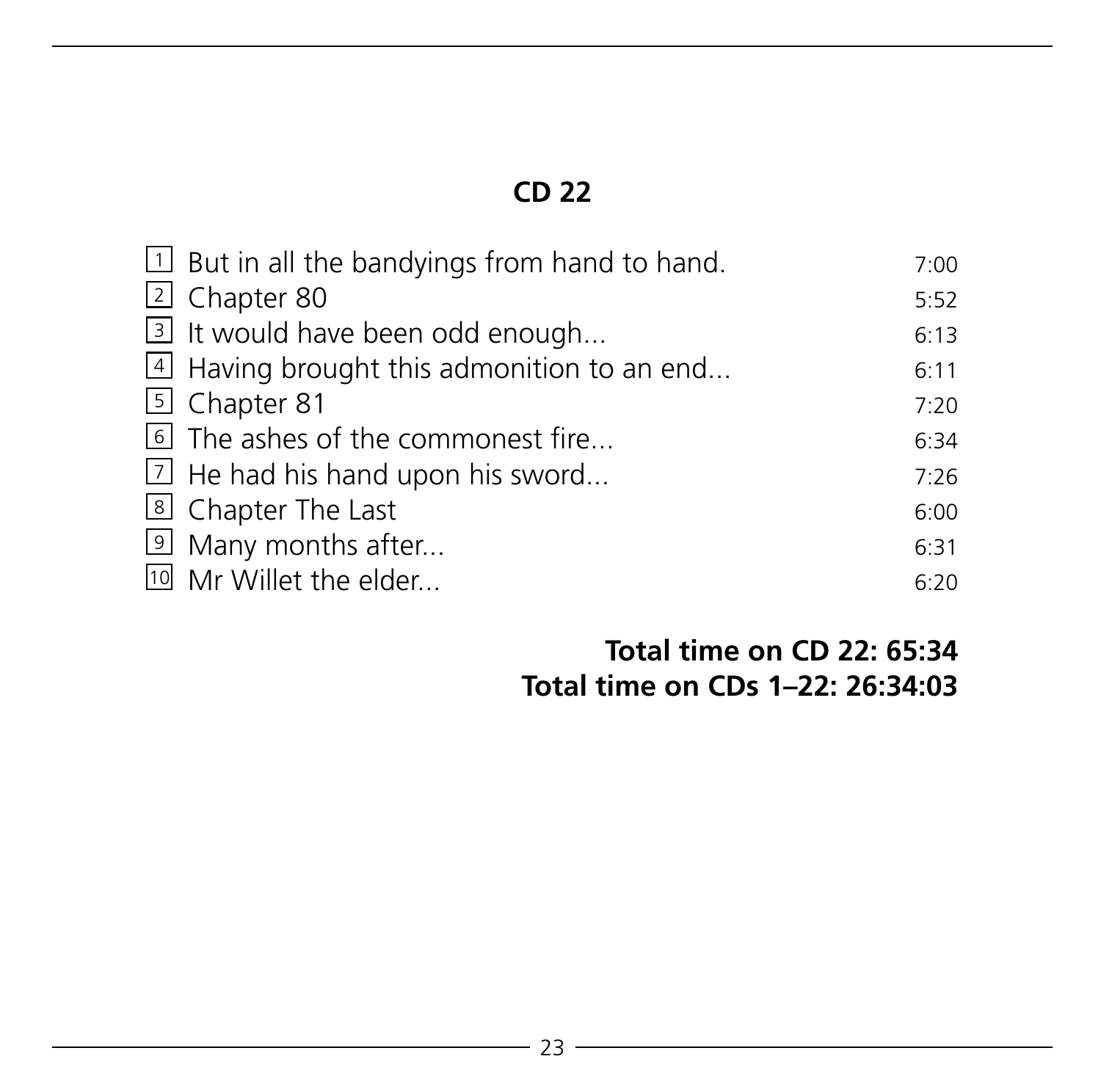# Charles Dickens **(1812–1870) Barnaby Rudge**

**Barnaby Rudge is something of a mystery story; therefore it might be advisable to read these notes**  *after* **having listened to the novel. In considering its background etc., disclosures about the plot are made that may spoil your enjoyment.**

*I have gone to work this morning in good twig, strong hope, and cheerful spirits. Last night I was unutterably and impossible-toform-an-idea-of-ably miserable…*

> Dickens in a letter to his friend Forster, 1841

*Barnaby Rudge* was the second novel to appear in Dickens's experimental magazine *Master Humphrey's Clock*, which he launched in 1840. He was a young man with the proven successes of *The Pickwick*  *Papers*, *Oliver Twist* and *Nicholas Nickleby*  behind him, and this encouraged him to be innovative. *Master Humphrey's Clock* was a literary magazine of random articles and short stories, linked by the fictional 'Master Humphrey': he kept this assortment in his clock to be produced as material for discussion by a literary group (which included, ill-advisedly, Mr Pickwick). This original presentation by Dickens, however, did not appeal to his public, who wanted another novel rather than a collection of stories. As the magazine's circulation began to decline seriously, Dickens was forced to work hard to save it from failure. Adapting an existing short story, Dickens wrote, as a weekly serial, *The Old Curiosity Shop*, which was then followed, in the same format, by *Barnaby Rudge*. Although Dickens always had an obsessive desire to write, this was even for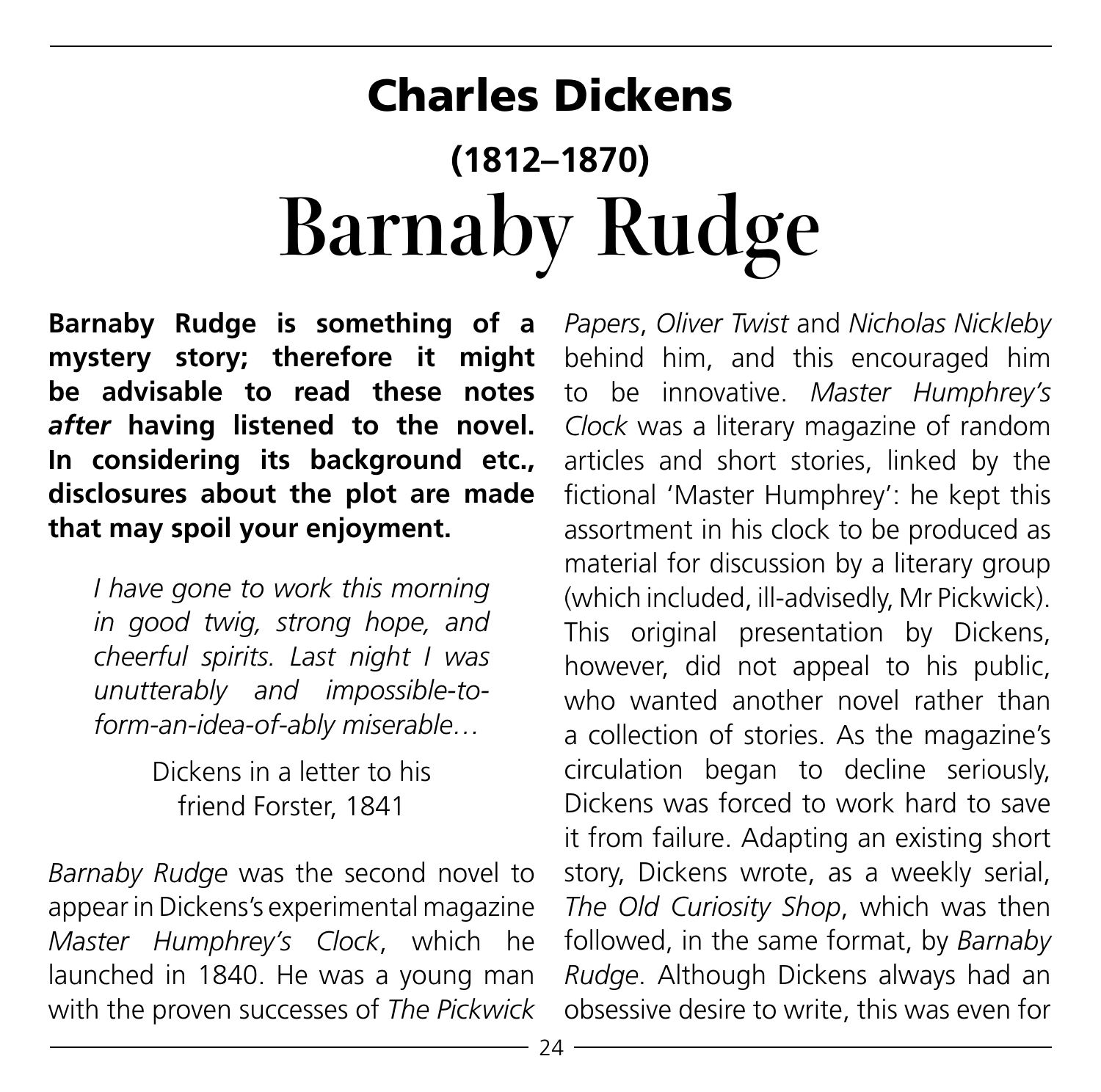him a punishing schedule; sometimes he was writing episodes for both novels at the same time.

The spectre of his magazine's failure, so soon after it was launched, led Dickens to reconsider the very first novel he had attempted to write in 1836 – *Gabriel Varden, the Locksmith of London*. It had proved to be a problematic story for him to tell, and after the success of *Sketches by Boz* it became submerged in the rush of publishers to capitalise on this brilliant young writer. Dickens, always a shrewd businessman, played one off against another. By the time he had settled with the publishers Chapman and Hall in 1839, the novel, now retitled *Barnaby Rudge*, had been abandoned in favour of the development of *Master Humphrey's Clock*.

*Barnaby Rudge,* which had proved so difficult for Dickens to write in 1836, now became, in itself, an innovation for him. He knew that, since the great success of Sir Walter Scott in the genre of the historical novel, any subsequent aspiring novelist must have a success in this field to be taken seriously. Dickens only attempted

to write outside his own age twice, with *Barnaby Rudge* and *A Tale of Two Cities*. It was his reading of the historian Thomas Carlyle's dramatic retelling of the French Revolution that inspired Dickens to try his own hand at recreating the vivid scenes of violent revolt that took place in the notorious Gordon Riots in London in 1780. As a socially aware novelist, Dickens wanted to show his nineteenth-century readers how particular confrontational moments in history had helped to create the free-thinking era in which they now lived. It is no accident, therefore, that both his historical novels are based around revolutions. In *A Tale of Two Cities*  it is an enlightened revolution, whereas in *Barnaby Rudge* the uprising is based on prejudice and bigotry.

The Gordon riots were induced by the MP Lord George Gordon in response to changes in the laws against Roman Catholics. Since the Reformation, Catholics had been restricted from holding public office, being MPs, voting, possessing land or worshipping openly. They were taxed heavily and denied education at the universities. In 1778 the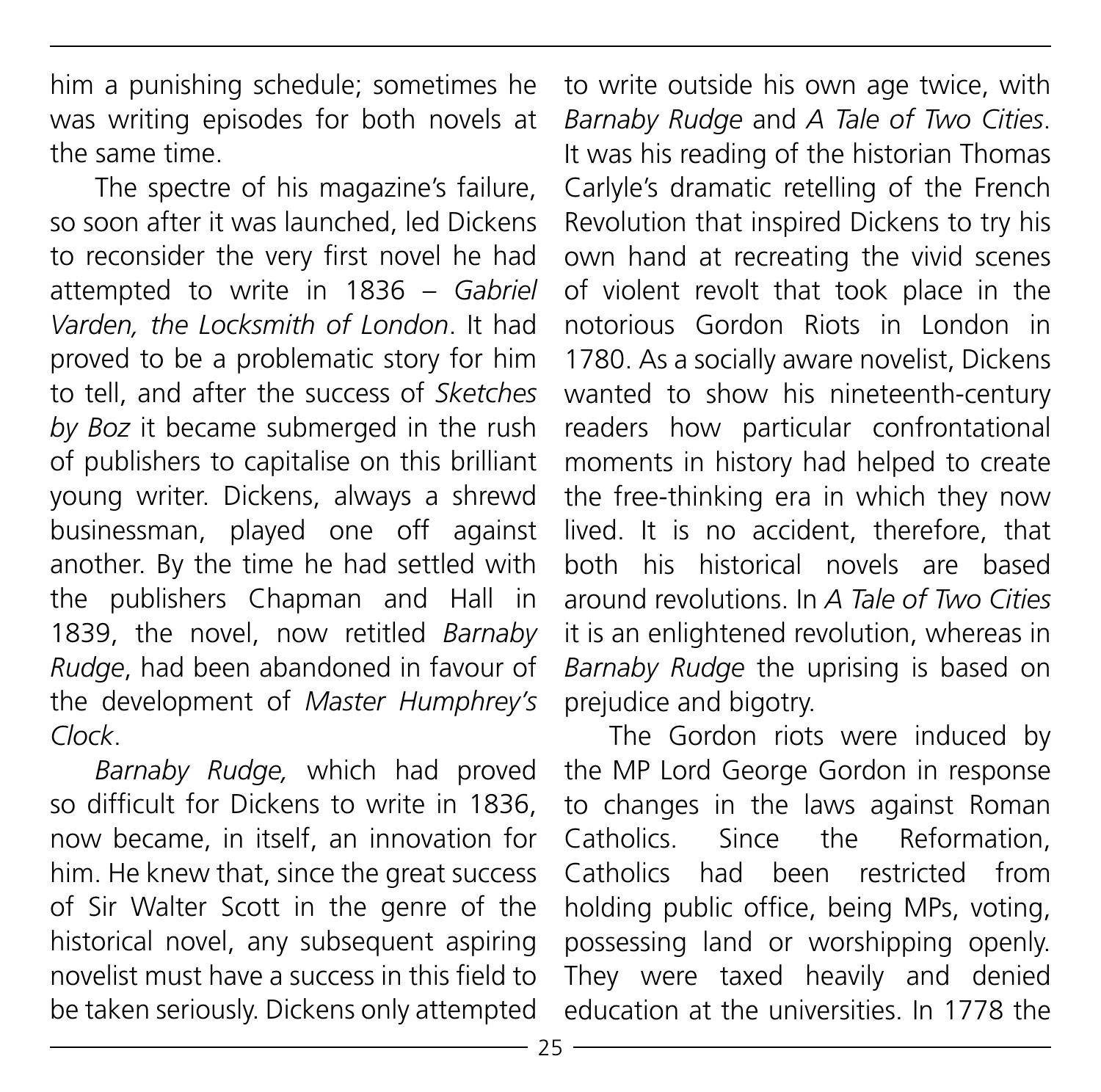Catholic Relief Act was passed to alleviate some of their difficulties. It was only a small concession, but enough to fuel Protestant indignation amongst the public, exacerbated by Gordon's blatantly anti-Catholic speeches. Gordon is presented by Dickens as a weak man in the hands of an unscrupulous secretary, Gashford, who is fictitious. The rejection by Parliament of a petition containing 100,000 signatures was the flashpoint for the mob violence that followed. Dickens's fascination with the destructive mob let loose during the Gordon riots unbalances his novel, however, and the characters and narrative he develops in the first part of the book are swamped by the violence in its second half.

Dickens's method of recreating history is to offer a sequence of picturesque eighteenth-century scenes that would have graced the wall of any nineteenthcentury parlour. It is not surprising that it is one of the most profusely illustrated of all Dickens's novels, the original serialisation containing no fewer than seventy-six images, mainly by Dickens's ingenious collaborator Phiz (Hablot K. Browne).

Dickens creates the image of the smoothly effete eighteenth-century gentleman, for instance, with his snuffbox and finely cut wine-glass in hand, his air of condescension thinly disguising his cruel nature (Sir John Chester); and by contrast the rustic picture of a country inn and its eccentric collection of bucolic locals who gather, tankards in hand, round the ever-present roaring fire, for a gossip or a gripe. Yet far from romanticising the past, Dickens wishes to show it as it appeared to his nineteenth-century eyes: a society secure, snug and smug on the surface, yet full of cruelty and injustice; an uncivilised time.

Dickens was writing a didactic novel in which he was intent on warning the public against the dangers of free speech when irresponsibly expressed, on stating the necessity for everyone to be on his guard against complacency. This applied particularly to the authorities who could allow religious bigotry to be expressed and, as it fed on ignorance, to grow into a movement resulting in senseless mob violence and a real threat to the security of the nation. Dickens always felt that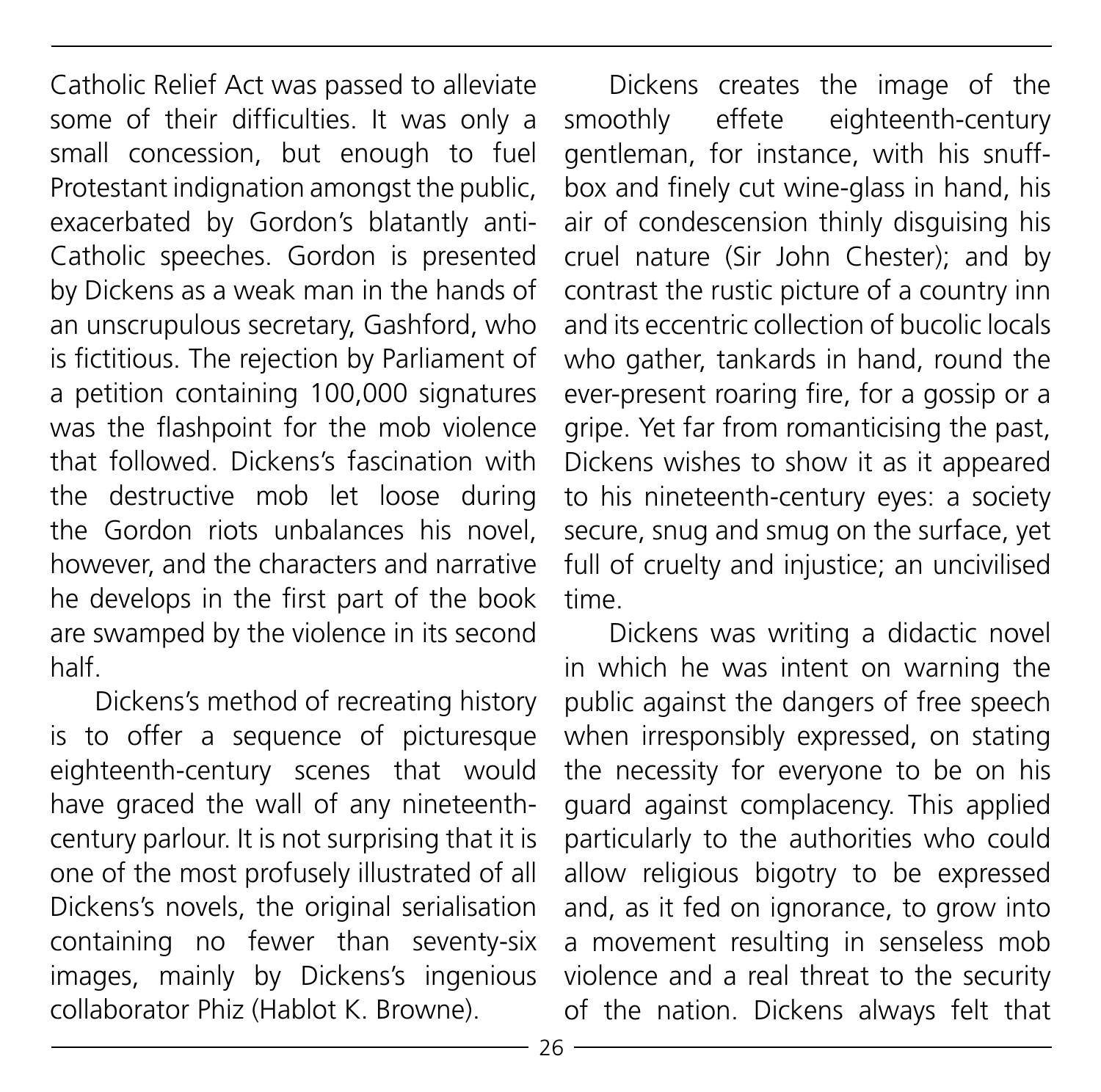mankind was holding onto civilisation by its fingertips whilst the dark abyss of ignorance yawned beneath. The seemingly cosy and complacent scenes in the Maypole Inn are shown to breed petty tyranny in the landlord John Willet towards his son Joe; whilst the secure domestic environment of Gabriel Varden's house shelters Sim Tappertit the 'prentice, whose vanity leads him to create a secret society called the United Bull-dogs (a name with ominous pre-echoes of twentieth-century political organisations) that promotes anti-Catholic prejudice and plays an active part in the riots. Both the Maypole and Varden's house fall victim to the mob. Safety and security are delusions to Dickens.

Although the characterisations and humour in *Barnaby Rudge* (with the exception of the admirable Miss Miggs) are not as fully developed as in later novels, it is in his vivid descriptions of the mob violence that Dickens's imagination really takes flight. Here is to be found some of the most powerful writing he ever produced, describing how the mindless violence, once initiated, rapidly grows out of control. It sucks in the vicious criminal

element, the poor and the ignorant, whilst the authorities are shown to be lame and inadequate, responding finally with an equal degree of indiscriminate violence. Dickens takes the opportunity to attack the inhumanity of public executions still very much prevalent in the London of the 1840s.

Amongst the innocent victims of the mob is the novel's eponymous hero Barnaby, a simpleton, the 'holy fool' of romantic literature, who is the innocent butt of the unfeeling world about him. His pet raven, Grip, seems to have more of a 'grip' on worldly matters than his master, the bird's random quotations and demeanour making him seem at times grotesquely human. Dickens himself had a pet raven and was fascinated by its mimicry. Edgar Allan Poe had the same fascination; he reviewed the first publication of *Barnaby Rudge* in America, and was inspired by Grip to write, in 1845, one of his greatest poems: *The Raven*.

Dickens was a man rooted in the nineteenth century, and although his fascination for history took over in this novel to the detriment of the narrative, it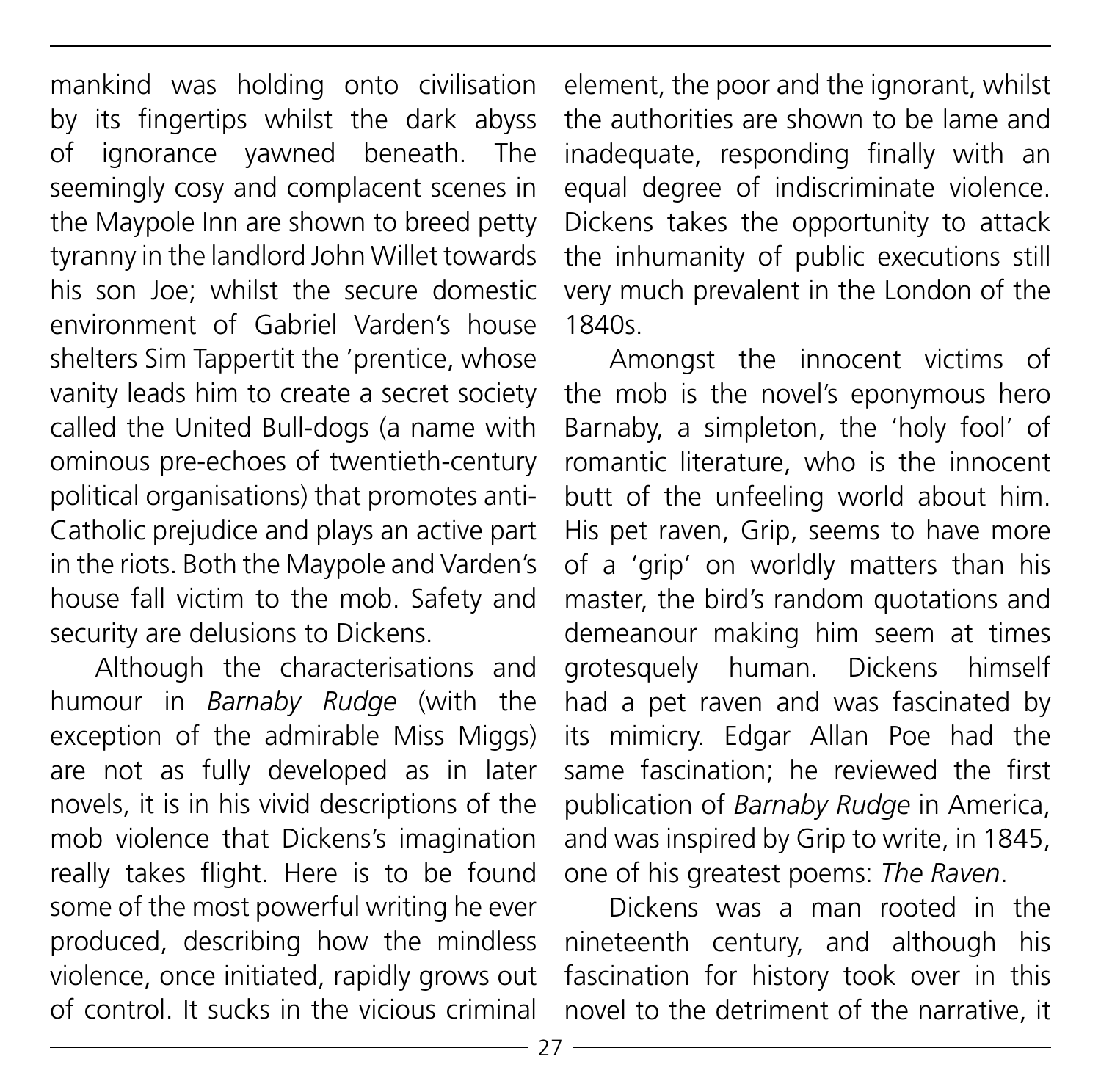still had relevance to his own times. It was conceived in the 1830s, a time of political upheaval in England. In 1832, there had been a drastic reform of the political system, giving thousands more the right to vote and be active in politics. A political movement pushing for further and more radical reform, Chartism, was formed, and in some quarters the Chartists were seen as a threat to peace and security in much the same way as the Gordon mob of 1780. There had been minor skirmishes involving Chartists in Birmingham and Newport at the time Dickens was writing this novel, and these radical changes to the political structure of England gave a sharp immediacy to his work.

Nevertheless, it cannot be said that *Barnaby Rudge* was a great success. The magazine's circulation fell, and with the publication of the final chapters Dickens announced the closure of *Master Humphrey's Clock*. The novel has never been one of Dickens's most popular, perhaps the uneasy balance of plot and historical fact accounting for this. It was a balance that Dickens later got right in *A Tale of Two Cities*.

Dickens remained undaunted by the novel's poor reception. He wrote with inimitable confidence: 'I was always sure I could make a good thing of *Barnaby*, and I think you'll find that it comes out strong to the last word'.

#### **Notes by David Timson**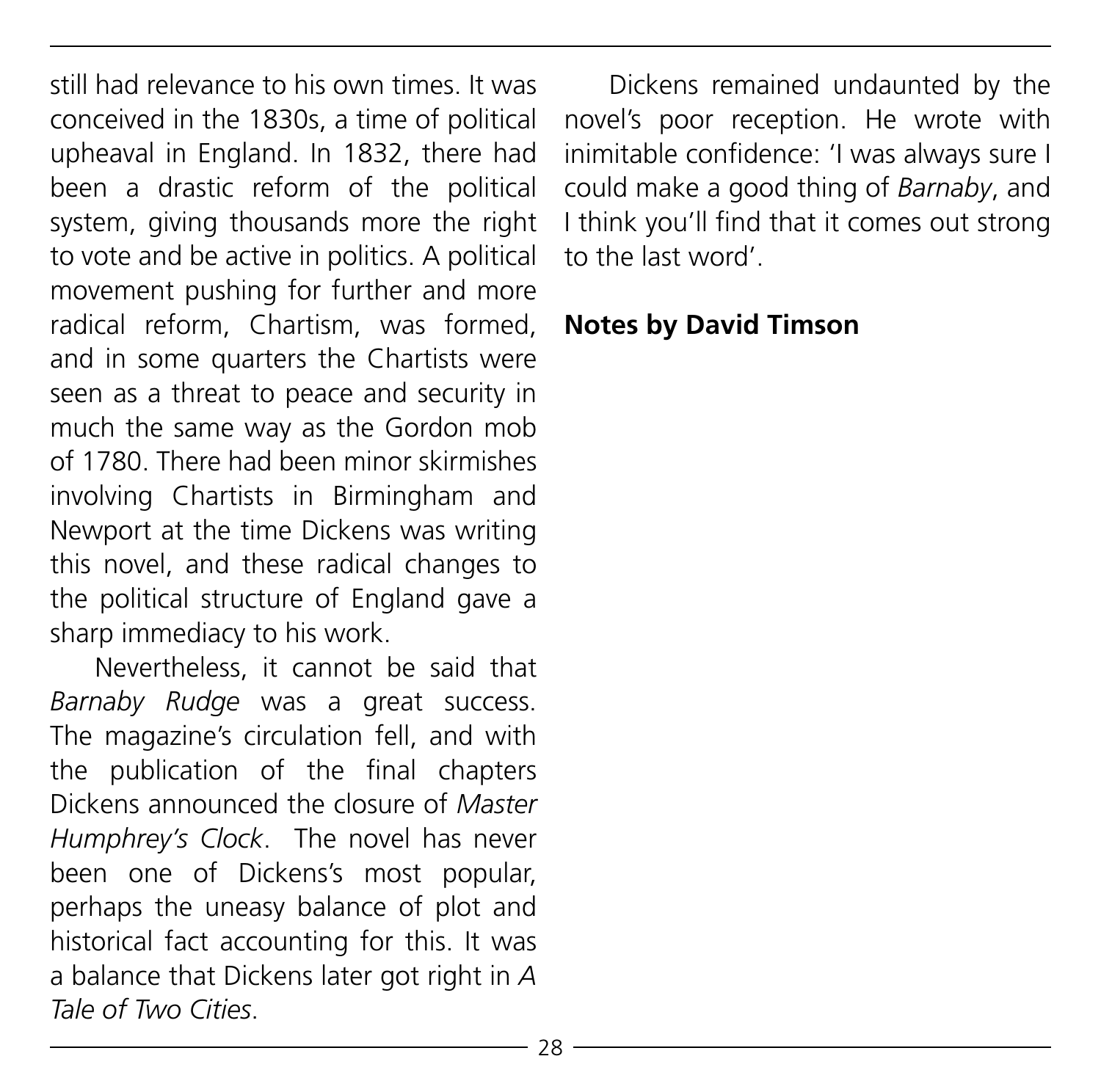

**Sean Barrett** started acting as a boy on BBC children's television in the days before colour, when it went out live. He grew up through *Z Cars*, *Armchair Theatre*, *Minder* and *Father Ted*. His theatre credits include *Peter Pan* at the old Scala Theatre and Noël Coward's *Suite in 3 Keys* in the West End. Films include *War & Peace*, *Dunkirk* and *A Cry from the Streets*. He was a member of the BBC Radio Drama Company. He also features in *Molloy*, *Malone Dies*, *The Unnamable, The Voice of the Buddha* and *Canterbury Tales III* and read the part of Vladimir in *Waiting for Godot* for Naxos AudioBooks and the part of Nakata in *Kafka on the Shore*.

# **Credits**

Produced by Roy McMillan Recorded at Motivation Sound Studios, London © Booklet: Naxos AudioBooks Ltd 2010

ALL RIGHTS RESERVED. UNAUTHORISED PUBLIC PERFORMANCE, BROADCASTING AND COPYING OF THESE COMPACT DISCS PROHIBITED.

Cover picture: *Fallen by the Wayside,* 1886 (oil on canvas) by Bundy, Edgar (1862–1922); courtesy of the Bridgeman Art Library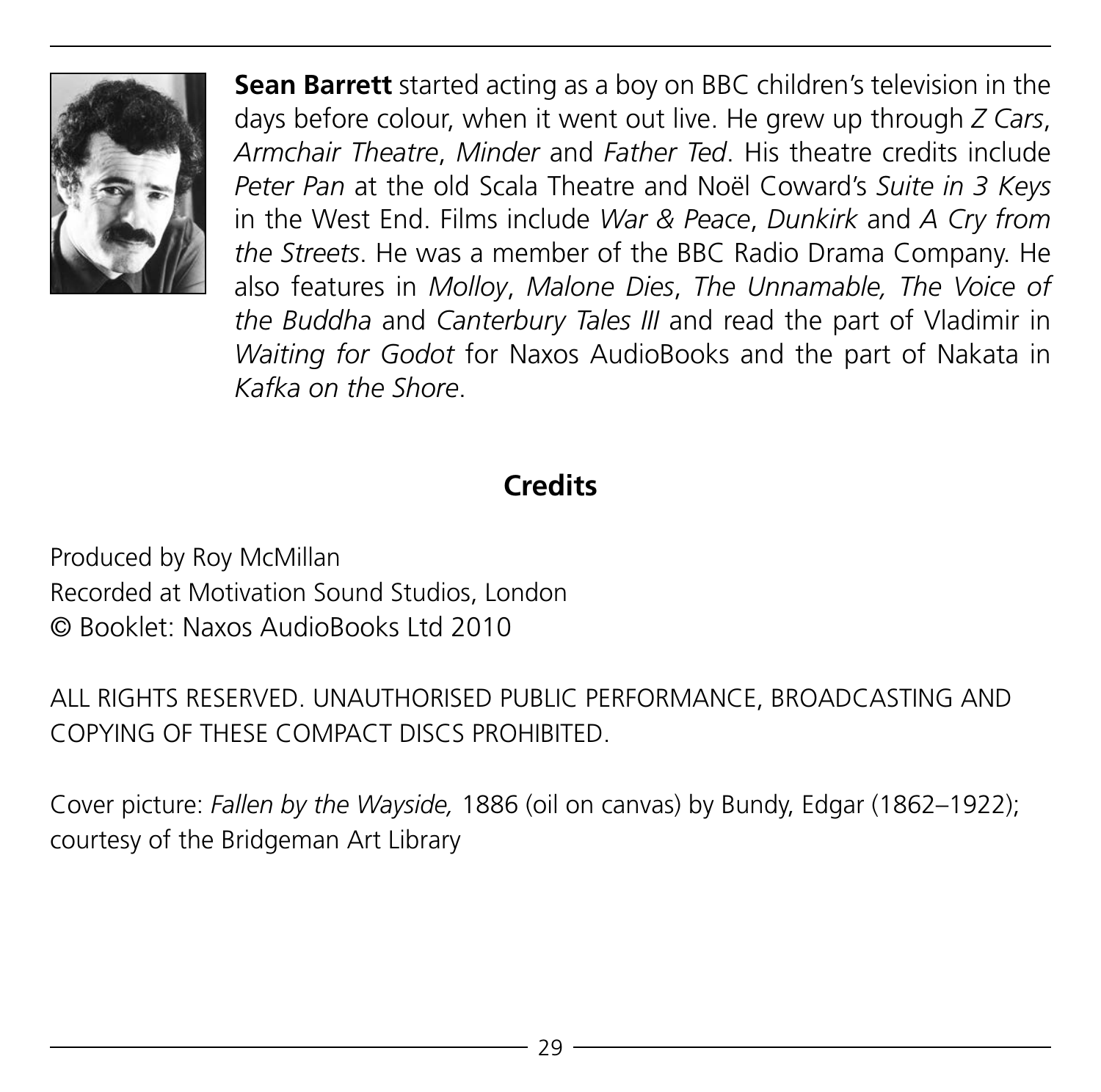# **Other works on Naxos AudioBooks**



**Bleak House**  (Dickens) ISBN: 9789626344316 Read by Sean Barrett and Teresa Gallagher



**Great Expectations**  (Dickens) ISBN: 9789626344620 read by Anton Lesser



**David Copperfield**  (Dickens) ISBN: 9781843795698 Read by Nicholas Boulton



**Hard Times**  (Dickens) ISBN: 9781843794431 Read by Anton Lesser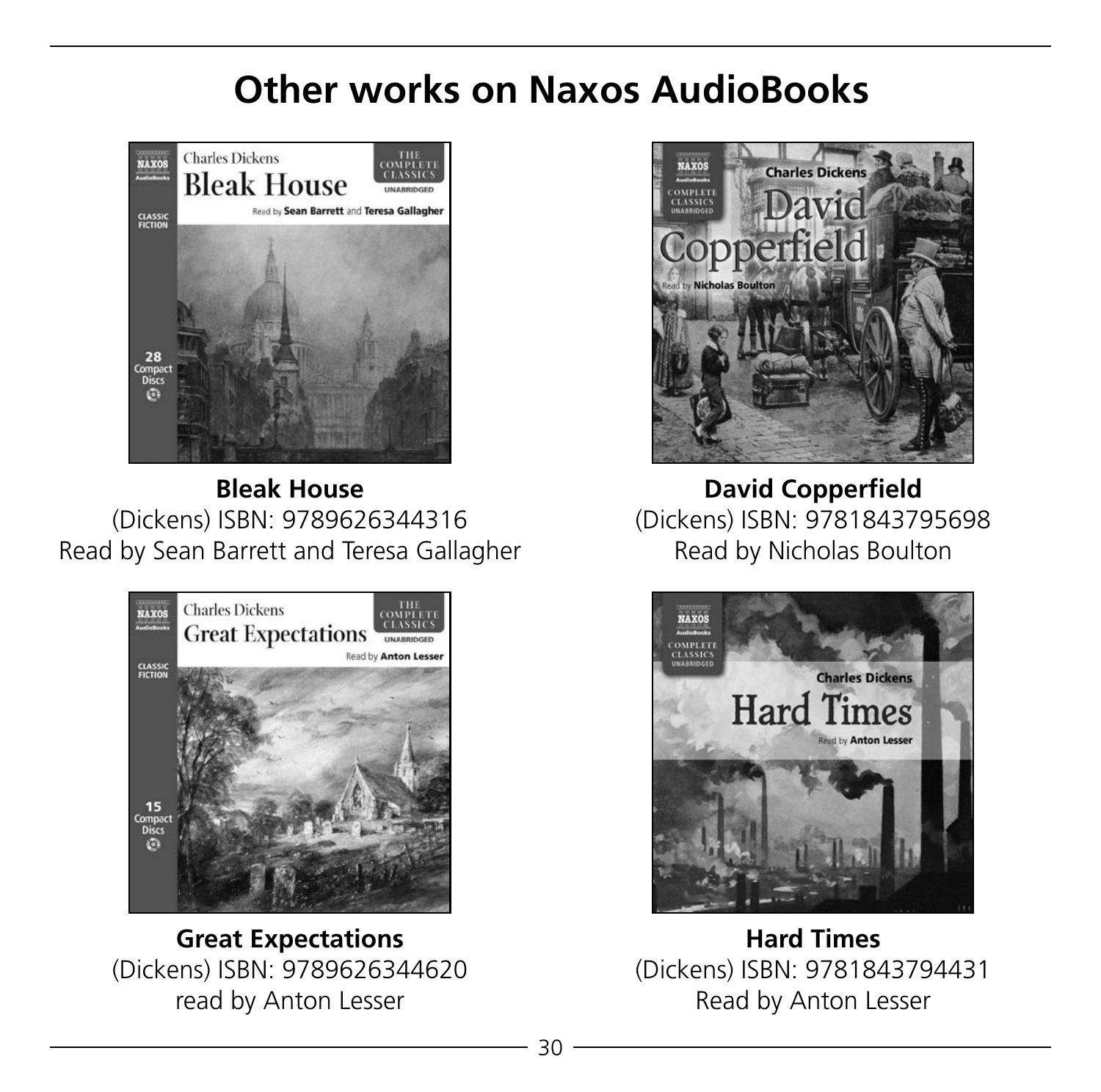For a complete catalogue and details of how to order other Naxos AudioBooks titles please contact:

**In the UK:** Naxos AudioBooks, Select Music & Video Distribution, 3 Wells Place, Redhill, Surrey RH1 3SL. Tel: 01737 645600.

> **In the USA:** Naxos of America Inc. 1810 Columbia Ave., Suite 28, Franklin, TN37064. Tel: +1 615 771 9393

**In Australia:** Select Audio/Visual Distribution Pty. Ltd., PO Box 691, Brookvale, NSW 2100. Tel: +61 299481811

 **order online at** www.naxosaudiobooks.com